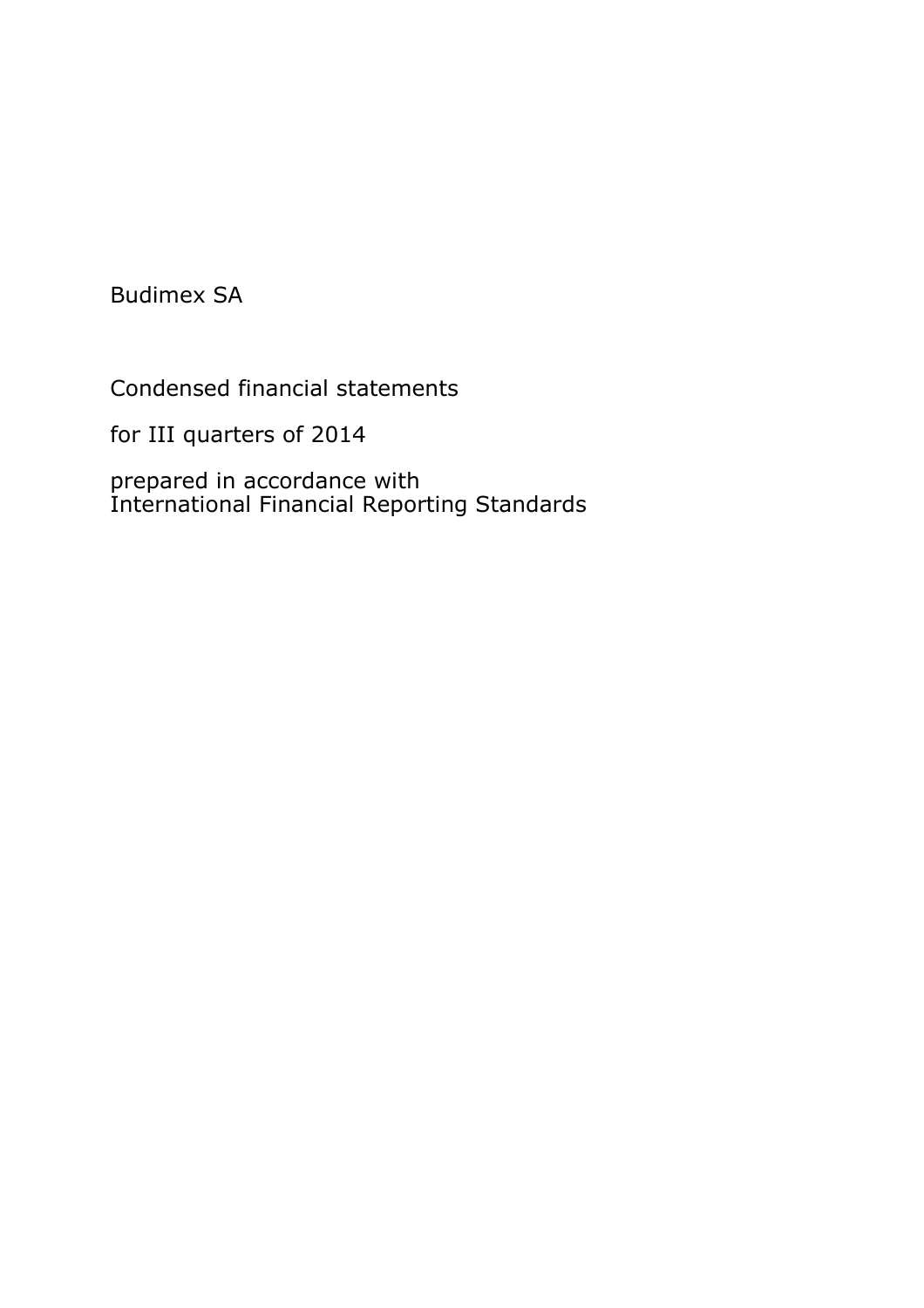# **Statement of financial position**

| <b>ASSETS</b>                                                                         | 30 September<br>2014 | <b>31 December</b><br>2013      | 1 January<br>2013 |
|---------------------------------------------------------------------------------------|----------------------|---------------------------------|-------------------|
|                                                                                       | (PLN thousands)      | (PLN thousands) (PLN thousands) |                   |
| <b>Non-current assets</b>                                                             |                      |                                 |                   |
| Property, plant and equipment                                                         | 61 070               | 62 713                          | 84 079            |
| Investment properties                                                                 | 1836                 | 3 1 2 4                         | 3 3 6 8           |
| Intangible assets                                                                     | 3782                 | 2886                            | 1 2 1 0           |
| Investments in subsidiaries                                                           | 712 940              | 712 940                         | 763 401           |
| Investments in associates                                                             | 9796                 | 9796                            | 18 5 96           |
| Other financial assets                                                                | 12 421               | 8 4 4 5                         | 21 498            |
| Retentions for construction contracts                                                 | 32 844               | 29 813                          | 25 919            |
| Long-term prepayments and deferred costs                                              | 5 400                | 4 3 9 2                         | 4 0 9 6           |
| Deferred tax asset                                                                    | 329 829              | 320 564                         | 293 757           |
| <b>Total non-current assets</b>                                                       | 1 169 918            | 1 154 673                       | 1 215 924         |
| <b>Current assets</b>                                                                 |                      |                                 |                   |
| Inventories                                                                           | 80 105               | 84 850                          | 118 793           |
| Trade and other receivables                                                           | 696 381              | 461 292                         | 332 423           |
| Retentions for construction contracts                                                 | 18 3 88              | 29 850                          | 67 211            |
| Amounts due and receivable from customers (investors) under<br>construction contracts | 322 990              | 137 441                         | 222 889           |
| Current tax receivable                                                                |                      |                                 | 651               |
| Derivative financial instruments                                                      | 477                  | 29                              | 1 4 6 0           |
| Investments in related parties                                                        |                      | 238 600                         |                   |
| Other financial assets                                                                | 15 705               | 3 1 6 4                         |                   |
| Cash and cash equivalents                                                             | 883 260              | 1 112 254                       | 1 038 436         |
| Short-term prepayments and deferred costs                                             | 10 434               | 12820                           | 8 2 5 5           |
| <b>Total current assets</b>                                                           | 2027740              | 2 080 300                       | 1790118           |
|                                                                                       |                      |                                 |                   |
| <b>TOTAL ASSETS</b>                                                                   | 3 197 658            | 3 234 973                       | 3 006 042         |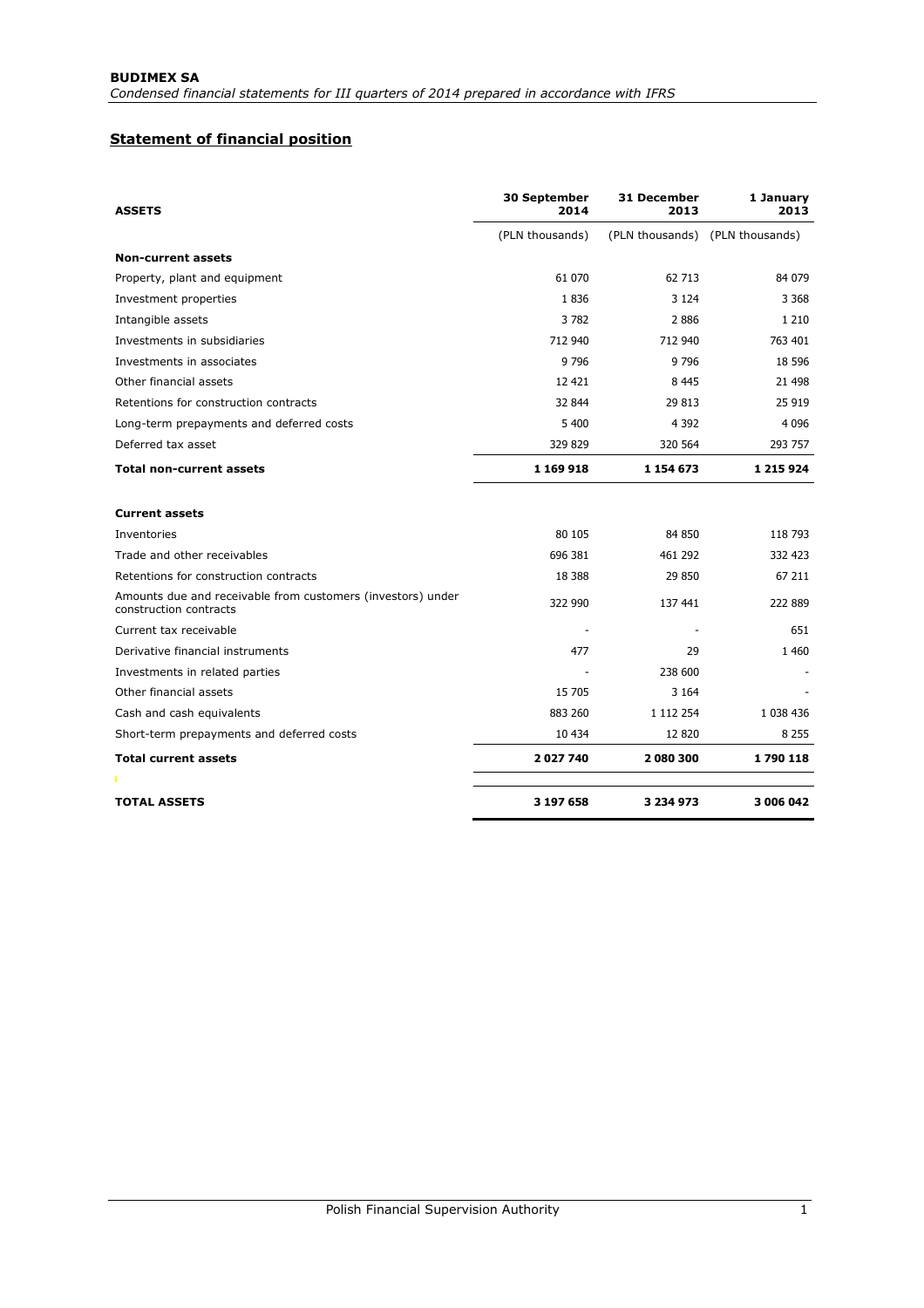# **BUDIMEX SA**

*Condensed financial statements for III quarters of 2014 prepared in accordance with IFRS* 

| <b>EQUITY AND LIABILITIES</b>                                                    | <b>30 September</b><br>2014 | 31 December<br>2013 | 1 January<br>2013  |
|----------------------------------------------------------------------------------|-----------------------------|---------------------|--------------------|
|                                                                                  | (PLN thousands)             | (PLN thousands)     | (PLN<br>thousands) |
| Shareholders' equity                                                             |                             |                     |                    |
| Share capital                                                                    | 145 848                     | 145 848             | 145 848            |
| Share premium                                                                    | 80 199                      | 80 199              | 227 835            |
| Other reserves                                                                   | 59 869                      | 58 867              | 56 899             |
| Foreign exchange differences on translation of foreign operations                | 5 4 8 6                     | 5 4 8 6             | 5492               |
| Retained earnings                                                                | 99 198                      | 297 435             | (42573)            |
| Total shareholders' equity                                                       | 390 600                     | 587835              | 393 501            |
| <b>Liabilities</b>                                                               |                             |                     |                    |
| <b>Non-current liabilities</b>                                                   |                             |                     |                    |
| Loans, borrowings and other external sources of finance                          | 12 630                      | 17 044              | 27 740             |
| Retentions for construction contracts                                            | 156 570                     | 152 294             | 155 387            |
| Provision for long-term liabilities and other charges                            | 156 031                     | 125 307             | 113 930            |
| Long-term retirement benefits and similar obligations                            | 3 2 6 4                     | 3 2 6 4             | 2 5 4 2            |
| <b>Total non-current liabilities</b>                                             | 328 495                     | 297 909             | 299 599            |
| <b>Current liabilities</b>                                                       |                             |                     |                    |
| Loans, borrowings and other external sources of finance                          | 19 601                      | 18 165              | 17 695             |
| Trade and other payables                                                         | 1 158 139                   | 1 1 1 5 7 1 9       | 1 202 122          |
| Retentions for construction contracts                                            | 188 721                     | 179 697             | 218 454            |
| Amounts due and payable to customers (investors) under<br>construction contracts | 716 957                     | 688 159             | 549 447            |
| Prepayments received                                                             | 90 538                      | 59 346              | 55 341             |
| Provision for short-term liabilities and other charges                           | 103 257                     | 115 746             | 106 757            |
| Current tax payable                                                              | 9 5 6 5                     | 15 478              |                    |
| Short-term retirement benefits and similar obligations                           | 879                         | 879                 | 741                |
| Derivative financial instruments                                                 | 216                         | 440                 | 243                |
| Short-term accruals                                                              | 185 747                     | 150 194             | 156 005            |
| Short-term deferred income                                                       | 4 9 43                      | 5 4 0 6             | 6 1 3 7            |
| <b>Total current liabilities</b>                                                 | 2 478 563                   | 2 349 229           | 2 3 1 2 9 4 2      |
| <b>Total liabilities</b>                                                         | 2807058                     | 2 647 138           | 2612541            |
| <b>TOTAL EQUITY AND LIABILITIES</b>                                              | 3 197 658                   | 3 234 973           | 3 006 042          |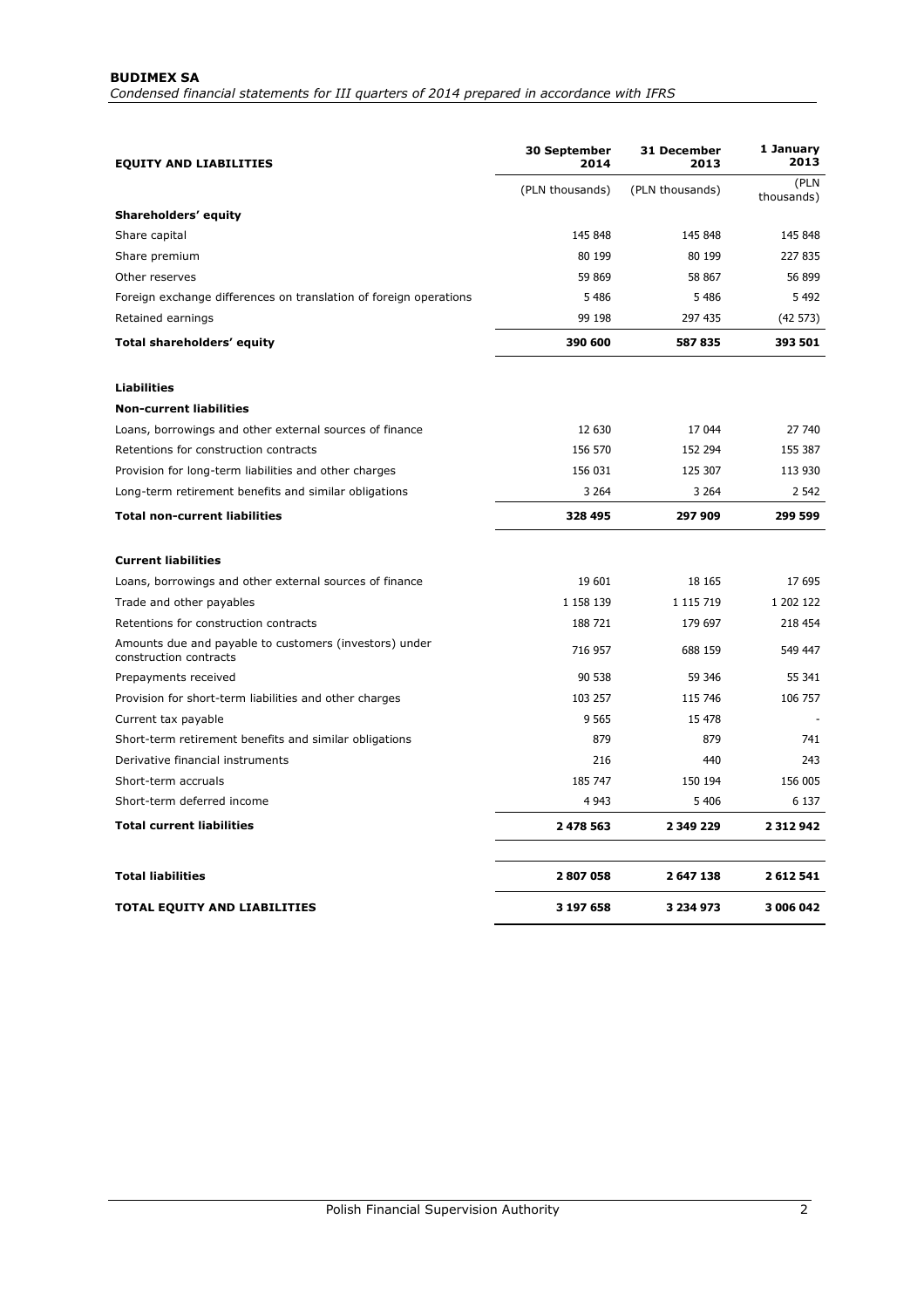# **Income statement**

|                                                                              | 9-month<br>period ended | 3-month<br>period ended | 9-month<br>period ended | 3-month<br>period ended |
|------------------------------------------------------------------------------|-------------------------|-------------------------|-------------------------|-------------------------|
|                                                                              |                         | 30 September 2014       |                         | 30 September 2013       |
|                                                                              | (PLN thousands)         | (PLN thousands)         | (PLN thousands)         | (PLN thousands)         |
| <b>Continuing operations</b>                                                 |                         |                         |                         |                         |
| Net sales of finished goods, goods for resale, raw<br>materials and services | 3 383 116               | 1 503 123               | 2 903 010               | 1 189 335               |
| Cost of finished goods, goods for resale, raw<br>materials and services sold | (3133562)               | (1405006)               | (2694042)               | (1107586)               |
| <b>Gross profit on sales</b>                                                 | 249 554                 | 98 117                  | 208 968                 | 81 749                  |
| Selling expenses                                                             | (7793)                  | (2625)                  | (7356)                  | (2687)                  |
| Administrative expenses                                                      | (116 383)               | (38 336)                | (102848)                | (35658)                 |
| Other operating income                                                       | 40 235                  | 21 680                  | 23 693                  | 10 005                  |
| Other operating expenses                                                     | (27762)                 | (9073)                  | (30 487)                | (14505)                 |
| Gains/ (losses) on derivative financial instruments                          | (181)                   | 70                      | (629)                   | 8                       |
| <b>Operating profit</b>                                                      | 137 670                 | 69833                   | 91 341                  | 38 912                  |
| Finance income                                                               | 17922                   | 6 0 0 4                 | 60 033                  | 4 3 7 1                 |
| Finance costs                                                                | (23520)                 | (9106)                  | (16771)                 | (6047)                  |
| <b>Profit before tax</b>                                                     | 132072                  | 66 731                  | 134 603                 | 37 236                  |
| Income tax                                                                   | (27778)                 | (13657)                 | (20498)                 | (7993)                  |
| Net profit from continuing operations                                        | 104 294                 | 53 074                  | 114 105                 | 29 243                  |
| Net profit                                                                   | 104 294                 | 53 074                  | 114 105                 | 29 243                  |

| Basic and diluted earnings per share attributable to<br>the shareholders of the Parent Company (in PLN) | 4,09 | 2.08 | 4.47 | 1,15 |
|---------------------------------------------------------------------------------------------------------|------|------|------|------|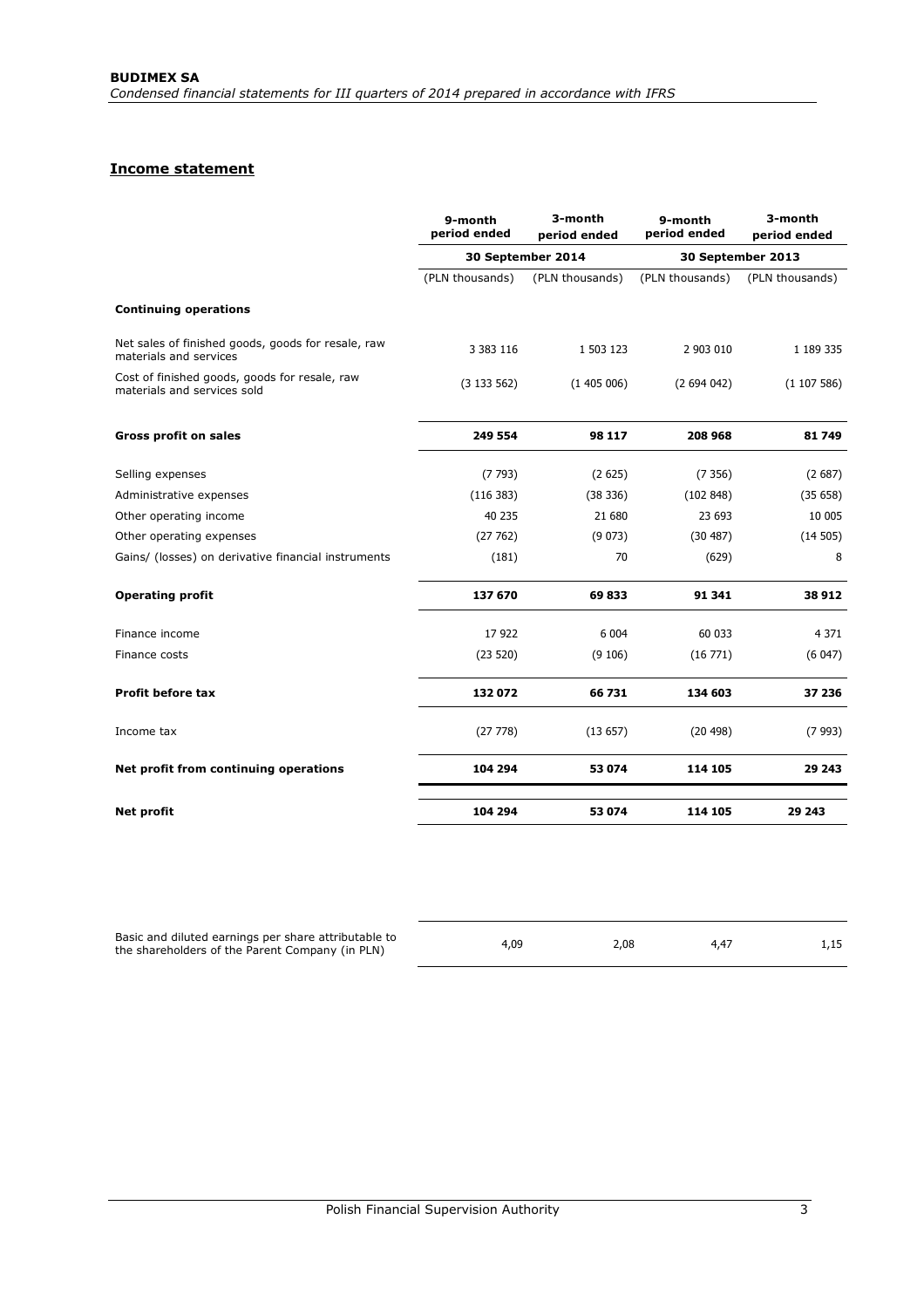# **Statement of comprehensive income**

|                                                                      | 9-month<br>period ended | 3-month<br>period ended | 9-month<br>period ended | 3-month<br>period ended |
|----------------------------------------------------------------------|-------------------------|-------------------------|-------------------------|-------------------------|
|                                                                      |                         | 30 September 2014       |                         | 30 September 2013       |
|                                                                      | (PLN thousands)         | (PLN thousands)         | (PLN thousands)         | (PLN thousands)         |
| Net profit for the period previously reported                        | 104 294                 | 53 074                  | 113 059                 | 28 693                  |
| IFRS adjustments                                                     |                         |                         | 1 0 4 6                 | 550                     |
| Net profit for the period according to IFRS                          | 104 294                 | 53 074                  | 114 105                 | 29 243                  |
| Other comprehensive income/(loss) for the<br>period, which:          |                         |                         |                         |                         |
| Will be subsequently reclassified to profit or loss:                 |                         |                         |                         |                         |
| Foreign exchange differences on translation of foreign<br>operations |                         | 9                       | 28                      | (58)                    |
| Deferred tax related to components of other<br>comprehensive income  |                         |                         |                         |                         |
| Will not be subsequently reclassified to profit or loss:             |                         |                         |                         |                         |
| Actuarial gains/(losses)                                             |                         |                         |                         |                         |
| Deferred tax related to components of other<br>comprehensive income  |                         |                         |                         |                         |
| Other comprehensive income/(loss), net of tax                        |                         | 9                       | 28                      | (58)                    |
| Total comprehensive income for the period                            | 104 294                 | 53 083                  | 114 133                 | 29 191                  |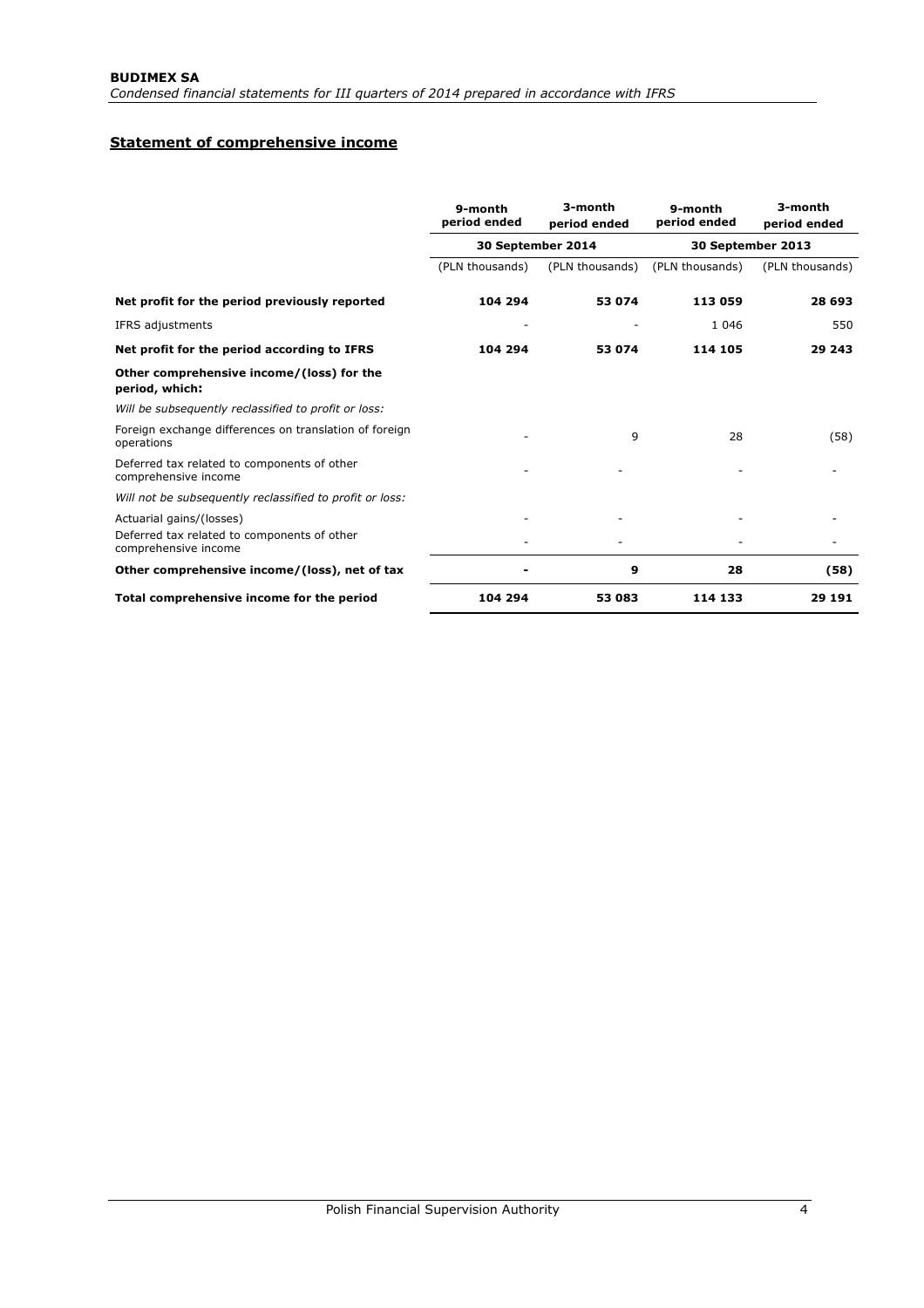# **Statement of changes in equity**

|                                                          | Share capital            | Share premium            | Other reserves -<br>share-based<br>payments | Foreign<br>exchange<br>differences on<br>translation of<br>foreign<br>operations | <b>Retained</b><br>earnings | <b>Total</b>    |
|----------------------------------------------------------|--------------------------|--------------------------|---------------------------------------------|----------------------------------------------------------------------------------|-----------------------------|-----------------|
|                                                          | (PLN thousands)          | (PLN thousands)          | (PLN thousands)                             | (PLN thousands)                                                                  | (PLN thousands)             | (PLN thousands) |
| Balance as at 1 January 2014 previously<br>reported      | 127 650                  | 78 119                   | 60 096                                      | 5486                                                                             | 302 599                     | 573 950         |
| IFRS adjustments                                         | 18 198                   | 2 0 8 0                  | (1 229)                                     | $\overline{\phantom{a}}$                                                         | (5164)                      | 13 885          |
| Balance as at 1 January 2014 according to<br><b>IFRS</b> | 145 848                  | 80 199                   | 58 867                                      | 5486                                                                             | 297 435                     | 587 835         |
| Profit for the period                                    | $\overline{\phantom{a}}$ | $\overline{\phantom{a}}$ | $\overline{\phantom{a}}$                    | $\overline{\phantom{0}}$                                                         | 104 294                     | 104 294         |
| Total comprehensive income for<br>the period             | ۰                        |                          | $\sim$                                      | ۰                                                                                | 104 294                     | 104 294         |
| Dividends                                                | $\blacksquare$           | $\blacksquare$           | ۰                                           | ٠                                                                                | (302 531)                   | (302 531)       |
| Share-based payments                                     | $\blacksquare$           | ۰                        | 1 0 0 2                                     | $\overline{\phantom{a}}$                                                         |                             | 1 0 0 2         |
| Balance as at 30 September 2014                          | 145 848                  | 80 199                   | 59 869                                      | 5486                                                                             | 99 198                      | 390 600         |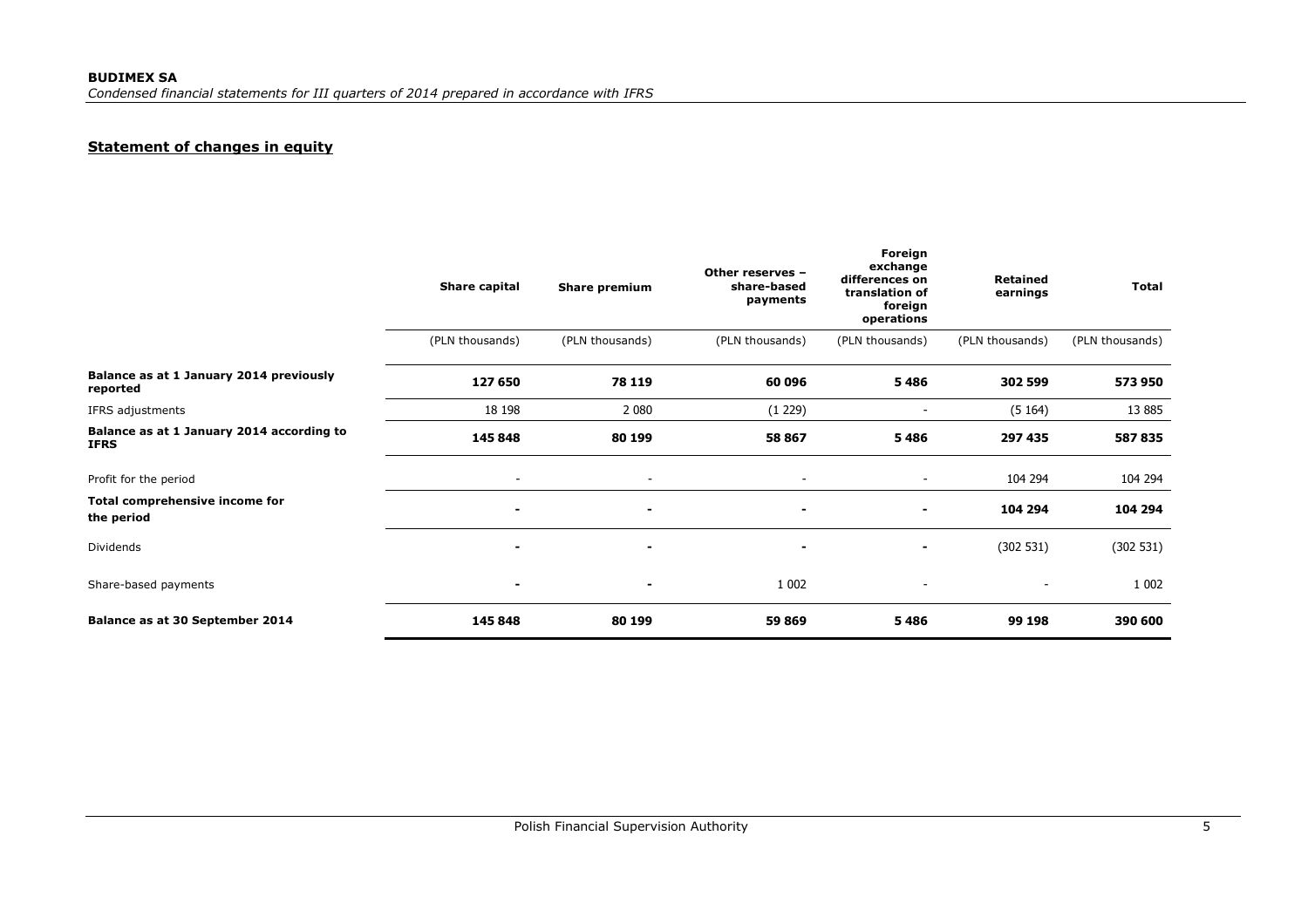# **Statement of changes in equity (cont.)**

|                                                          | Share capital   | Share premium   | Other reserves -<br>share-based<br>payments | Foreign exchange<br>differences on<br>translation of<br>foreign operations | <b>Retained</b><br>earnings | <b>Total</b>    |
|----------------------------------------------------------|-----------------|-----------------|---------------------------------------------|----------------------------------------------------------------------------|-----------------------------|-----------------|
|                                                          | (PLN thousands) | (PLN thousands) | (PLN thousands)                             | (PLN thousands)                                                            | (PLN thousands)             | (PLN thousands) |
| Balance as at 1 January 2013 previously<br>reported      | 127 650         | 225 755         | 57 259                                      | 5492                                                                       | (35387)                     | 380 769         |
| IFRS adjustments                                         | 18 198          | 2 0 8 0         | (360)                                       |                                                                            | (7186)                      | 12 732          |
| Balance as at 1 January 2013 according to<br><b>IFRS</b> | 145 848         | 227835          | 56 899                                      | 5492                                                                       | (42573)                     | 393 501         |
| Profit for the period                                    |                 |                 |                                             |                                                                            | 114 105                     | 114 105         |
| Other comprehensive income                               |                 |                 |                                             | 28                                                                         |                             | 28              |
| <b>Total comprehensive income</b><br>for the period      |                 |                 |                                             | 28                                                                         | 114 105                     | 114 133         |
| Dividends                                                |                 |                 | ۰                                           |                                                                            | (112077)                    | (112077)        |
| Coverage of prior years' losses                          |                 | (147636)        |                                             |                                                                            | 147 636                     |                 |
| Balance as at 30 June 2013                               | 145 848         | 80 199          | 56 899                                      | 5520                                                                       | 107 091                     | 395 557         |
| Profit for the period                                    |                 |                 |                                             |                                                                            | 190 344                     | 190 344         |
| Other comprehensive income                               |                 |                 | (697)                                       | (34)                                                                       |                             | (731)           |
| <b>Total comprehensive income</b><br>for the period      |                 |                 | (697)                                       | (34)                                                                       | 190 244                     | 189 613         |
| Share-based payments                                     |                 |                 | 2 6 6 5                                     |                                                                            |                             | 2 6 6 5         |
|                                                          |                 |                 |                                             |                                                                            |                             |                 |
| Balance as at 31 December 2013                           | 145 848         | 80 199          | 58 867                                      | 5486                                                                       | 297 435                     | 587835          |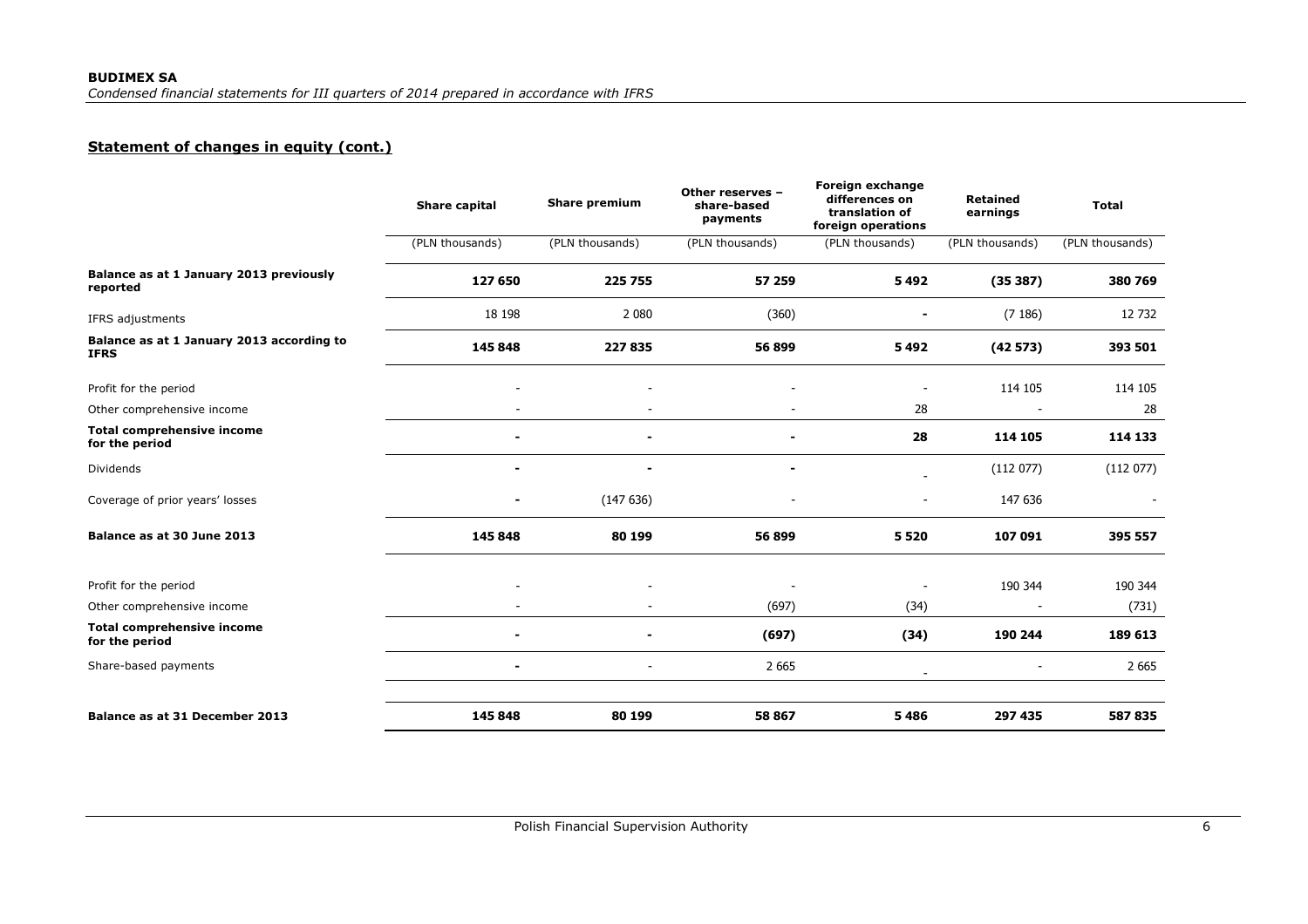# **Statement of cash flow**

|                                                                                                        | 9-month period<br>ended 30 September |                 |  |
|--------------------------------------------------------------------------------------------------------|--------------------------------------|-----------------|--|
|                                                                                                        | 2014                                 | 2013            |  |
|                                                                                                        | (PLN thousands)                      | (PLN thousands) |  |
| <b>CASH FLOW FROM OPRATING ACTIVITIES</b>                                                              |                                      |                 |  |
| Net profit before tax                                                                                  | 132072                               | 134 603         |  |
| <b>Adjustments for:</b>                                                                                |                                      |                 |  |
| Depreciation/ amortization                                                                             | 15 370                               | 18 274          |  |
| Foreign exchange (gains)/ losses                                                                       | (122)                                | 342             |  |
| Interest and shares in profits (dividends)                                                             | 102                                  | (44132)         |  |
| (Profit)/ loss on disposal of investments                                                              | (1 231)                              | (1 223)         |  |
| Change in valuation of derivative financial instruments                                                | (346)                                | 1 2 4 0         |  |
| Operating profit before changes in working capital                                                     | 145 845                              | 109 104         |  |
| Change in receivables and retentions for construction contracts                                        | (227078)                             | (246 233)       |  |
| Change in inventories                                                                                  | 4 7 4 5                              | 14 3 97         |  |
| Change in provisions and liabilities arising from retirement benefits and similar<br>obligations       | 18 235                               | 7 5 1 9         |  |
| Change in retentions for construction contracts and in liabilities,<br>except for loans and borrowings | 54 909                               | (23 579)        |  |
| Change in accruals and accrued income                                                                  | 36 468                               | (14033)         |  |
| Change in amounts due and receivable under construction contracts                                      | (156 751)                            | (126 642)       |  |
| Change in prepayments received                                                                         | 31 192                               | 59 890          |  |
| Change in cash and cash equivalents of restricted use                                                  | 2 1 0 4                              | (440)           |  |
| Other adjustments                                                                                      | 527                                  | 621             |  |
| Cash generated from operations                                                                         | (89804)                              | (219396)        |  |
| Income tax paid                                                                                        | (42958)                              | (4213)          |  |
| <b>NET CASH USED IN OPERATING ACTIVITIES</b>                                                           | (132762)                             | (223609)        |  |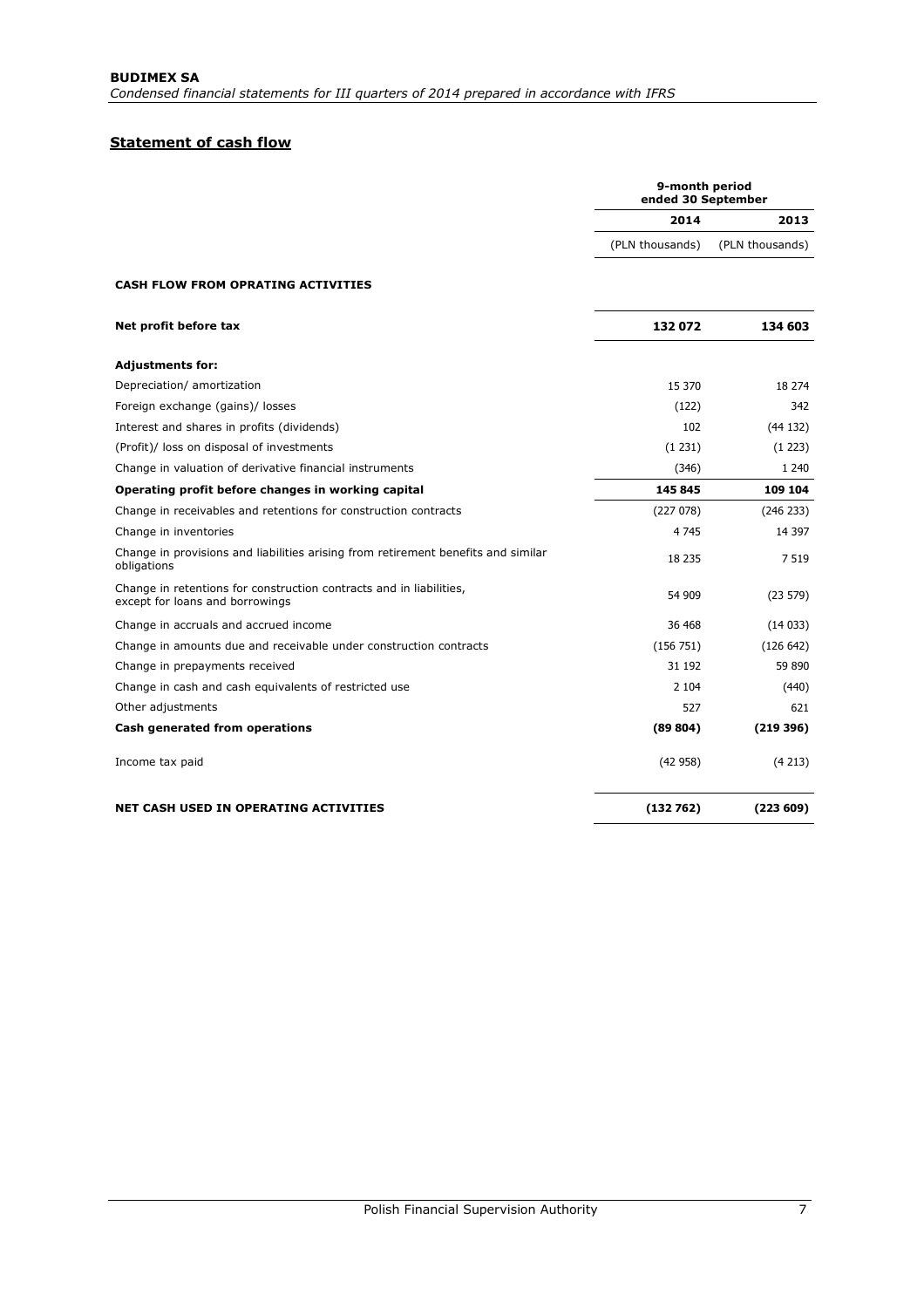# **Statement of cash flow (cont.)**

|                                                                     | 9-month period<br>ended 30 September |                 |  |
|---------------------------------------------------------------------|--------------------------------------|-----------------|--|
|                                                                     | 2014                                 | 2013            |  |
|                                                                     | (PLN thousands)                      | (PLN thousands) |  |
| <b>CASH FLOW FROM INVESTING ACTIVITIES</b>                          |                                      |                 |  |
| Sale of intangible assets and tangible fixed assets                 | 1 1 1 2                              | 1 3 4 4         |  |
| Purchase of intangible assets and tangible fixed assets             | (9 200)                              | (4901)          |  |
| Sale of investment properties                                       | 1 5 3 0                              |                 |  |
| Proceeds from redemption of share capital in related entities       | 238 600                              | 10 000          |  |
| Purchases of shares in related entities                             |                                      | (10 809)        |  |
| Loans granted                                                       | (25 249)                             | (4911)          |  |
| Loans repaid                                                        | 8820                                 |                 |  |
| Dividends received                                                  | 16                                   | 44 428          |  |
| Interests received                                                  | 576                                  |                 |  |
| <b>NET CASH USED IN INVESTING ACTIVITIES</b>                        | 216 205                              | 35 151          |  |
| <b>CASH FLOW FROM FINANCING ACTIVITIES</b>                          |                                      |                 |  |
| Dividends paid                                                      | (302 530)                            | (112077)        |  |
| Payment of finance lease liabilities                                | (7278)                               | (7 093)         |  |
| Interest paid                                                       | (703)                                | (1219)          |  |
| <b>NET CASH USED IN FINANCING ACTIVITIES</b>                        | (310 511)                            | (120389)        |  |
| <b>NET CHANGE IN CASH AND CASH EQUIVALENTS</b>                      | (227068)                             | (308847)        |  |
| Foreign exchange differences, net                                   | 178                                  | (88)            |  |
| CASH AND CASH EQUIVALENTS AT THE BEGINNING OF THE PERIOD (note 1.5) | 1076 157                             | 1 004 338       |  |
| CASH AND CASH EQUIVALENTS AT THE END OF THE PERIOD (note 1.5)       | 849 267                              | 695 403         |  |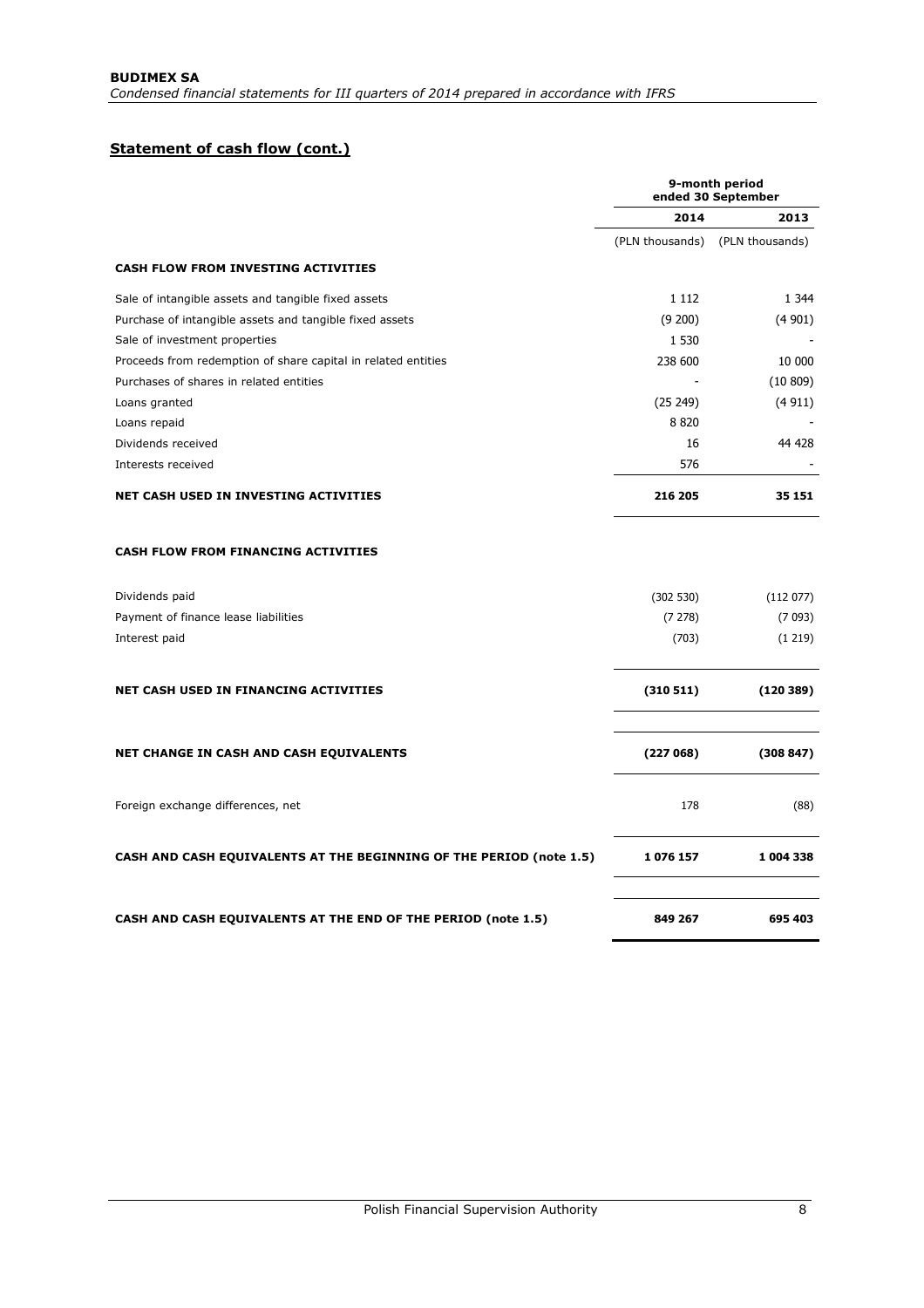# **1. Principles applied for the purpose of preparation of financial statements**

## **1.1. Accounting policies applied**

The financial statements of Budimex SA for the 9-month period of 2014 together with comparative data were prepared in accordance with IAS 34 "Interim Financial Reporting" and appropriate accounting standards applicable for preparation of the interim financial statements adopted by the European Union issued and effective when preparing the interim financial statements. The accounting policies adopted by the Company are the same like those adopted by the Budimex Group and were described in details in the consolidated financial statements of the Group for the year ended 31 December 2013, published on 12 March 2014.

The consolidated financial statements of the Budimex Group for 9-month period of 2014 include additional information related to Budimex SA.

The financial statements and the comparative data contain aggregate data of the reporting organizational branches acting as at 30 September 2014, 31 December 2013 and 1 January 2013, prepared in foreign currencies and translated into Polish zloty using the rate of exchange presented in the note 1.4 of herein condensed financial statements.

The financial statements and the comparative data contain also assets, liabilities, revenue and costs corresponding to Budimex SA share in jointly controlled entities (treated as joint operations under IFRS 11): Budimex SA Sygnity SA Sp. j., Budimex SA Ferrovial Agroman SA Sp. j., Budimex SA Ferrovial Agroman SA S.C., Budimex SA – Budimex Budownictwo Sp. z o.o. SC, Budimex SA – Cadagua SA SC and Budimex SA – Cadagua II SC.

### **1.2. Changes in the method of preparation of financial statements**

As at 24 April 2014 the Ordinary Shareholding Meeting of Budimex made the resolution on preparing standalone financial statements of Budimex SA from 1 January 2014 in accordance with the International Accounting Standards (IAS), the International Financial Reporting Standards (IFRS) and the related interpretations announced as the regulations of the European Commission.

The hereby condensed financial statements for I half of 2014 are the first financial statements prepared in accordance with the above described standards, hereinafter called "IFRS". Due to that the Company implemented regulations of IFRS 1 "First-time adoption of IFRSs" as well. Up to 31 December 2013, the financial statements of Budimex were prepared in accordance with Polish accounting standards based on the Polish Accounting Act, which are different than IFRS.

As at the date of transition to IFRS, e.i. 1 January 2013, the Company valued assets and liabilities in the amounts recognised in the consolidated financial statements of the Group, for which the transition date was 1 January 2004.

Below, there are described significant differences between IFRS and the Polish accounting standards.

a) Discount of non-current receivables and liabilities

In accordance with IAS 39 "Financial Instruments: Recognition and Measurement" noncurrent receivables and liabilities which are free of interest are discounted and disclosed in the financial statements at current value. Sales revenue and operating expenses are adjusted by the differences arising in the period between nominal and current value of non-current receivables and non-current liabilities, respectively. The discount value which decreases the nominal value of non-current receivables and liabilities is settled against finance costs or income in the subsequent years.

Previously, the Company recognised receivables and liabilities related to retentions for construction contracts at amount due i.e. at nominal value.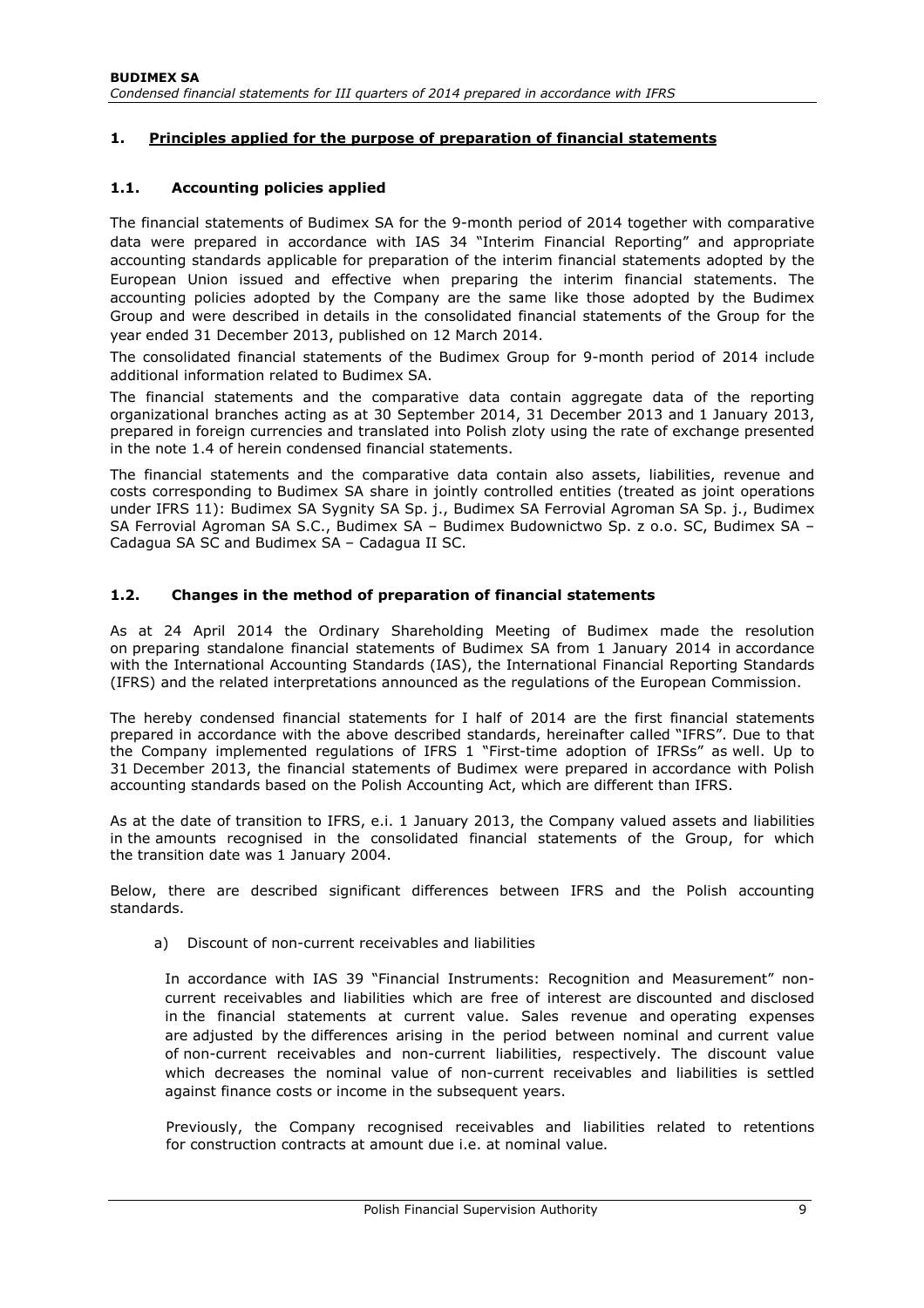b) Translation of non-current financial assets denominated in foreign currencies

In accordance with IAS 39, where fair value cannot be reliably estimated, available-for-sale financial assets are valued at historical costs.

Previously, the Company valued the non-current financial assets covering the shares in foreign operations and denominated in foreign currencies using the rate prevailing at the reporting date. Foreign exchange differences on the translation are appropriately allocated to equity (in case the value was higher than historical one) or to the financial result (in case the value was lower than historical one).

At the date of transition to IFRS, the Company recognised the shares in foreign currencies at historical value and differences on the translation were adjusted in equity.

c) Adjustment to equity due to hyperinflation

In accordance with IAS 29 "Financial Reporting in Hyperinflationary Economies", for the period, in which economy is hyperinflationary, assets and liabilities should be valued at current prices as at the balance sheet date, being the basis for valuation in the following periods.

According to the Polish accounting standards, hyperinflationary effects are not recognised in the financial statements.

As at the date of transition to IFRS, the Company adjusted shareholders' equity and share premium for the period, in which Polish economy was hyperinflationary. The effects of translation and reconciliation of balances shown in the corporate records of the Company to the amount recognised in the financial statements of the Budimex were presented in the table below.

|                                              | <b>30 September</b><br>2014 | 1 January<br>2013 |
|----------------------------------------------|-----------------------------|-------------------|
| <b>Share capital</b>                         |                             |                   |
| Registered capital                           | 127 650                     | 127 650           |
| Translation of capital due to hyperinflation | 18 198                      | 18 198            |
| Value disclosed in the financial statements  | 145 848                     | 145 848           |
|                                              |                             |                   |
| <b>Share premium</b>                         |                             |                   |
| <b>Registered capital</b>                    | 78 119                      | 225 755           |
| Translation of capital due to hyperinflation | 2 0 8 0                     | 2 0 8 0           |
| Value disclosed in the financial statements  | 80 199                      | 227835            |

The value by which the share capital and share premium were adjusted in connection with hyperinflation was recognised in equity under "Retained earnings" in the financial statements.

#### d) Employee benefits

In accordance with IAS 19 "Employee benefits", actuarial gains/losses are recognised in the statement of comprehensive income.

Previously, the Company recognised actuarial gains/losses in the income statement.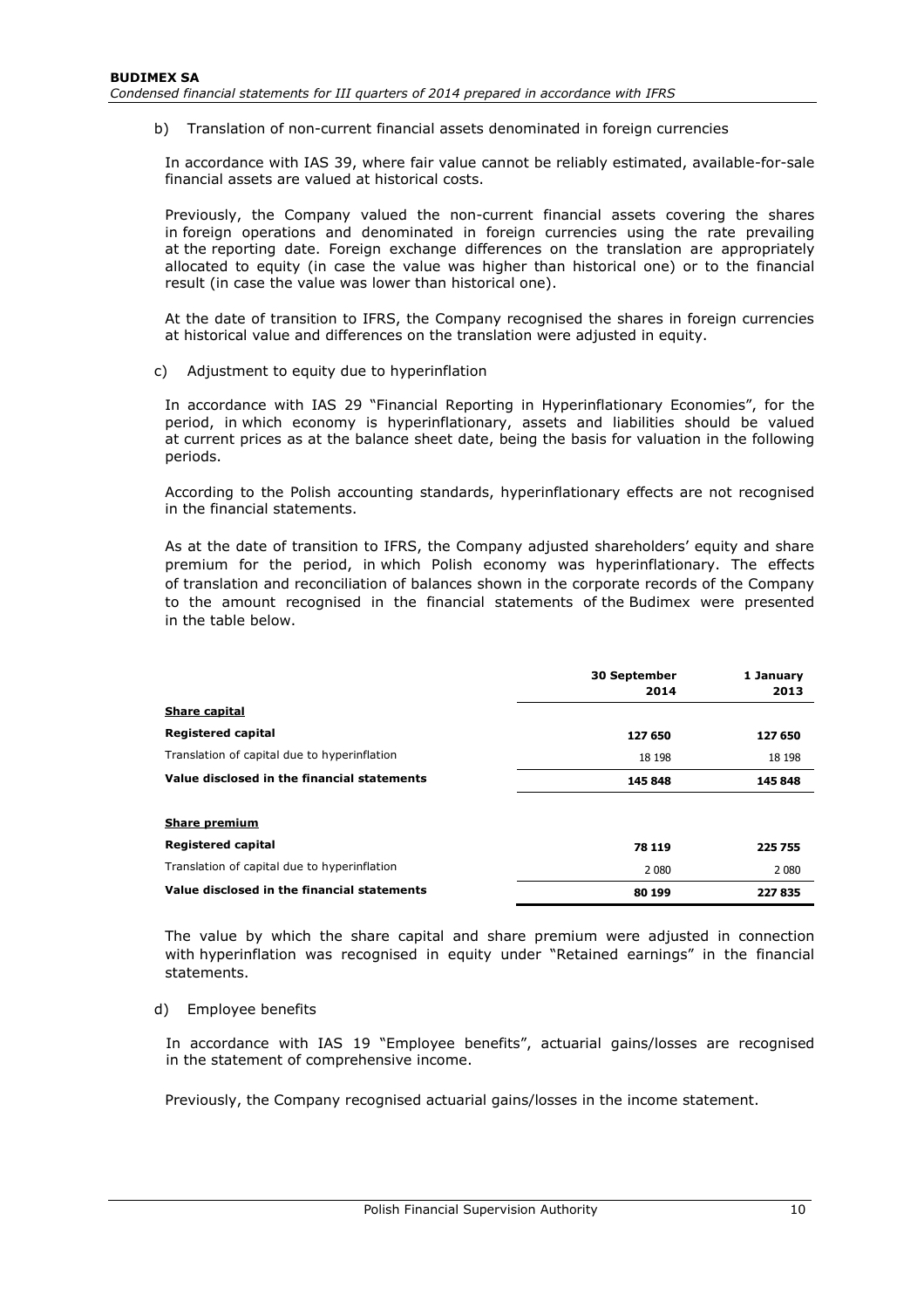e) Perpetual usufruct

In accordance with IFRS, perpetual usufruct received from a community council should be recognised as an operating lease (IAS 17 "Leases") or as an investment property (IAS 40 "Investment property").

At the date of transition to IFRS, the Company classified the perpetual usufruct received from a community council as an operating lease and recognised it as the contingent item.

Previously, the Company recognised the perpetual usufruct received from a community council as the investment property and accrued income.

f) Deferred tax

Differences in the accounting policies prevailing in Poland and IFRS have an impact on the deferred income tax computation.

#### **Significant changes in preparing of the statement of cash flow**

The most significant change in preparation of the statement of cash flow in accordance with IFRS comparing to previous rules is the adjustment of cash balance at the beginning and at the end of the reporting period by cash of restricted use. It is described in details in the note 1.5 hereinafter condensed financial statements.

#### **1.3. Differences between current and comparative data reported in the herein condensed financial statements and the data contained in the prior period condensed financial statements**

Due to changes in the method of preparation of financial statements described in the note 1.2 the data as at the date of transition to IFRS, i.e. 1 January 2013 as well as the comparative data as at 31 December 2013 and 30 September 2013 was converted in such a way to reflect those changes. Below, it is presented impact of those changes on shareholders' equity and net result.

#### Shareholders' equity

|                                                     | 31 December<br>2013 | <b>30 September</b><br>2013 | 1 Januarv<br>2013 |
|-----------------------------------------------------|---------------------|-----------------------------|-------------------|
| Shareholders' equity according to PAS               | 573950              | 381779                      | 380 769           |
| Adjustments:                                        |                     |                             |                   |
| Valuation of non-current financial assets           | 22                  | 22                          | 22                |
| Discount of non-current receivables and liabilities | 17 120              | 16 988                      | 15 697            |
| Deferred tax calculated on above adjustments        | (3 257)             | (3 232)                     | (2987)            |
| Shareholders' equity according to IFRS              | 587835              | 395 557                     | 393 501           |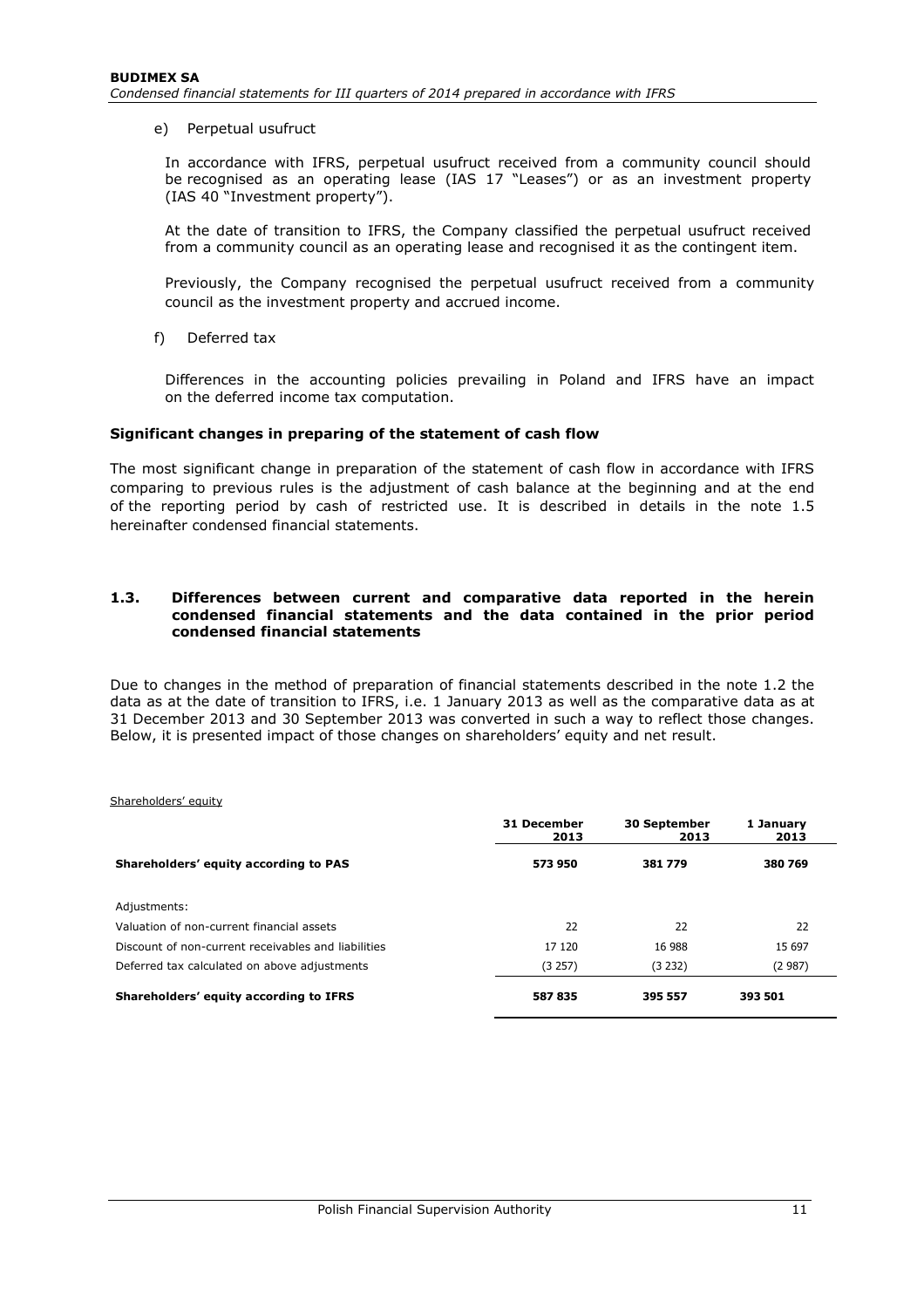#### **BUDIMEX SA**

*Condensed financial statements for III quarters of 2014 prepared in accordance with IFRS* 

Net result

|                                                     | 2013    | 9-month<br>period ended<br>30 September<br>2013 |  |
|-----------------------------------------------------|---------|-------------------------------------------------|--|
| Net result according to PAS                         | 302 599 | 113 059                                         |  |
| Adjustments:                                        |         |                                                 |  |
| Discount of non-current receivables and liabilities | 1 4 2 3 | 1 2 9 1                                         |  |
| Actuarial gains/losses*                             | 860     |                                                 |  |
| Deferred tax calculated on above adjustments        | (433)   | (245)                                           |  |
| <b>Result according to IFRS</b>                     | 304 449 | 114 105                                         |  |

\*the amount presented in the statement of comprehensive income is reduced by deferred tax

#### **1.4. The principles of translation of selected financial data into euro**

Selected financial data was translated into euro in accordance with the following rules:

- individual asset and liability items using the average exchange rate prevailing as at 30 September 2014 – 4.1755 PLN/EUR,
- individual profit and loss account and cash flow statement items for III guarters of 2014 using the exchange rate being an arithmetic average of average exchange rates established by the National Bank of Poland for the last day of each ended month for the period from 1 January 2014 to 30 September 2014 – 4.1803 PLN/EUR,
- individual asset and liability items of comparative financial data for the year 2013 using the average exchange rate prevailing as at 31 December 2013 – 4.1472 PLN/EUR
- individual profit and loss account and cash flow statement items of comparative financial data for III quarters of 2013 - using the exchange rate being an arithmetic average of average exchange rates established by the National Bank of Poland for the last day of each ended month for the period from 1 January 2013 to 30 September 2013 – 4.1784 PLN/EUR.

#### **1.5. Cash recognised in the statement of cash flow**

The Company presents cash of restricted use including cash of consortia in the part attributable to the consortium members in the statement of financial position under cash and cash equivalents. For the purpose of the statement of cash flow – the balance of cash at the beginning and at the end of the reporting period is reduced by cash of restricted use, and its change in the statement of financial position is presented under cash flow from operating activities.

|                                                       | 30 Sept<br>2014 | 1 January<br>2014 | 30 Sept<br>2013 | 1 January<br>2013 |
|-------------------------------------------------------|-----------------|-------------------|-----------------|-------------------|
|                                                       | (in PLN)        | (in PLN)          | (in PLN)        | (in PLN           |
|                                                       | thousands)      | thousands)        | thousands)      | thousands)        |
| Cash presented in the statement of financial position | 883 260         | 1 112 254         | 729 941         | 1 038 436         |
| Cash and cash equivalents of restricted use           | (33993)         | (36097)           | (34538)         | (34098)           |
| Cash presented in the statement of cash flow          | 849 267         | 1076157           | 695 403         | 1 004 338         |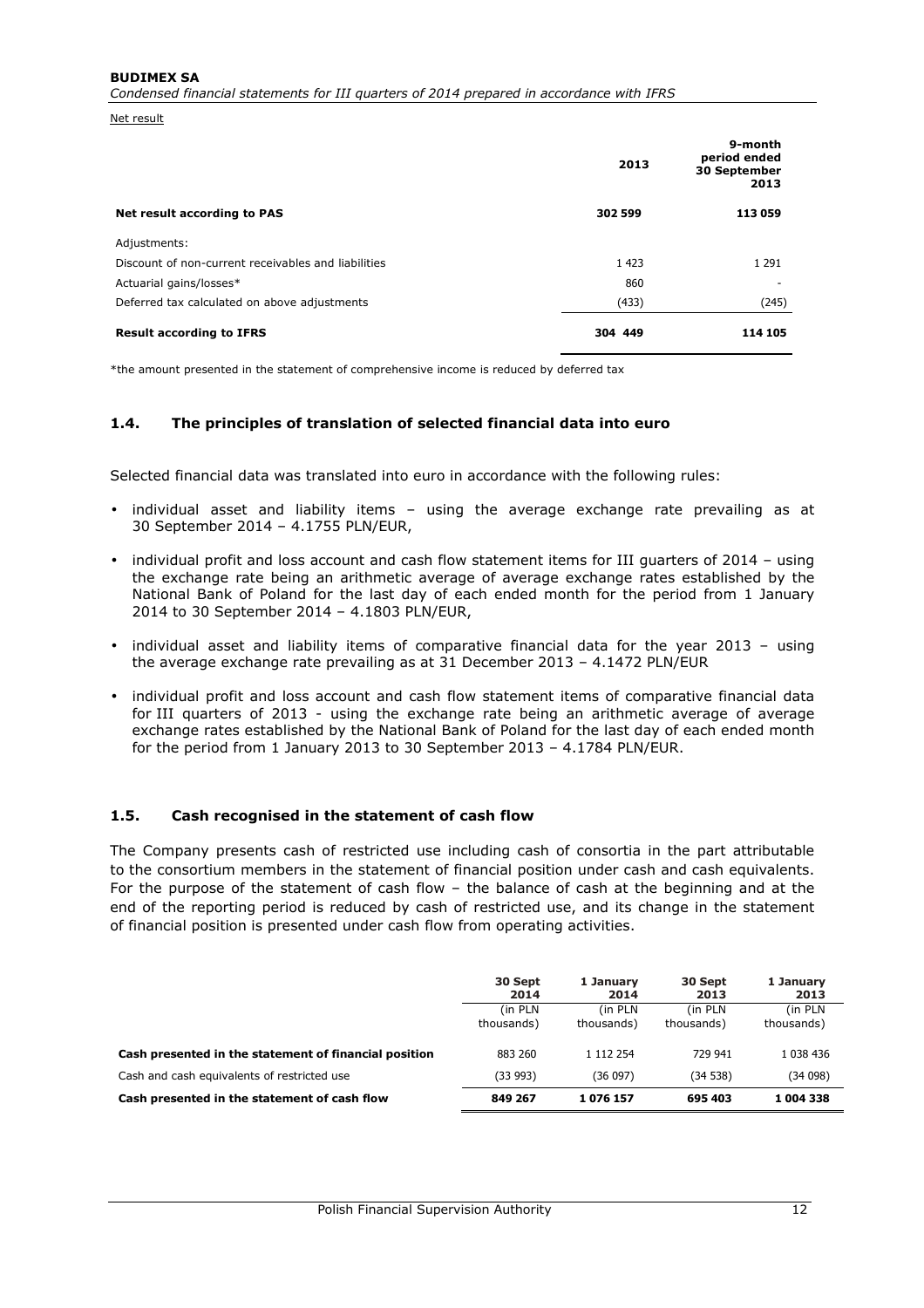## **1.6. Going concern**

These financial statements were prepared on the assumption that the Company will be going concern during the period of 12 months from 30 September 2014 without a significant limitation in its activities. As at the date of signing the financial statements, the Management Board of the Company is not aware of any facts or circumstances that would indicate a threat to the Company's continued activities after 30 September 2014, due to an intended or compulsory withdrawal from or a significant limitation in its activities.

As at 30 September 2014 the excess of the current liabilities over the current assets amounted to PLN 450 823 thousand. Taking into consideration very good financial position of the Budimex Group in terms of liquidity, of which the excess of current assets over current liabilities as at 30 September 2014 amounted to PLN 227 817 thousand, the Company's Management Board does not state as at the date of signing the financial statements any threat to Company's ability to continue as a going concern.

### **2. Shareholding structure**

According to the information held by Budimex SA, the shareholding structure of Budimex SA as at the moment of issuing the hereinafter condensed financial statements was as follows:

| <b>Shareholder</b>                                                                       | Type of<br>shares | Number of<br>shares | % of the<br>share capital | <b>Number of</b><br>votes | % of voting<br>rights at the<br><b>AGM</b> |
|------------------------------------------------------------------------------------------|-------------------|---------------------|---------------------------|---------------------------|--------------------------------------------|
| Valivala Holdings B.V. Amsterdam (Holandia) -<br>Spółka z Grupy Ferrovial SA (Hiszpania) | ordinary          | 15 078 159          | 59,06%                    | 15 078 159                | 59,06%                                     |
| Aviva OFE Aviva BZ WBK                                                                   | ordinary          | 1820426             | 7.13%                     | 1820426                   | 7.13%                                      |
| Other shareholders                                                                       | ordinary          | 8 6 3 1 5 1 3       | 33,81%                    | 8 6 3 1 5 1 3             | 33,81%                                     |
| Total                                                                                    |                   | 25 530 098          | 100,00%                   | 25 530 098                | 100,00%                                    |

There have not been any changes in the shareholders' structure since the report for the first half of 2014 was published on 29 August 2014.

# **3. Transactions with related parties**

The Company has not concluded transactions with related entities on the basis other than arms' length.

|                                                                | <b>Receivables</b><br>as at<br>30 Sept<br>2014 | <b>Liabilities</b><br>as at<br>30 Sept<br>2014 | <b>Revenue on</b><br>sales of<br>products<br>in 2014 | <b>Purchases</b><br>of finished<br>goods and<br>services<br>in 2014 | <b>Financial</b><br>income<br>in 2014 | <b>Financial</b><br>cost<br>in 2014 |
|----------------------------------------------------------------|------------------------------------------------|------------------------------------------------|------------------------------------------------------|---------------------------------------------------------------------|---------------------------------------|-------------------------------------|
| The parent company and related entities of the parent          | 21 199                                         | 99 864                                         | 2 3 0 6                                              | 25 999                                                              |                                       | 237                                 |
| Budimex Nieruchomości Sp. z o.o.                               | 37 071                                         | 683                                            | 87 979                                               | 1 2 4 6                                                             |                                       |                                     |
| Budimex Budownictwo Sp. z o.o.                                 | 5 2 6 2                                        | 560                                            | 107 524                                              | 1 2 7 3                                                             |                                       | 120                                 |
| Mostostal Kraków SA<br><b>FBSerwis SA</b>                      | 30 940<br>255                                  | 9 7 4 9<br>80                                  | 39 108<br>426                                        | 18 096                                                              | 523                                   |                                     |
| Budimex SA Ferrovial Agroman SA S. j.                          | 230                                            | 67                                             | 419                                                  |                                                                     |                                       |                                     |
| Tecpresa - Techniki Sprężania i Usługi Dodatkowe<br>Sp. z o.o. | $\overline{2}$                                 |                                                | 20                                                   |                                                                     |                                       |                                     |
| Budimex Kolejnictwo SA                                         | 5                                              | 230                                            | 28                                                   | 2 0 6 4                                                             |                                       |                                     |
| Budimex SA Sygnity SA Sp. j                                    | 61                                             | 660                                            | 45                                                   |                                                                     |                                       |                                     |
| Elektromontaż Poznań SA                                        | 3                                              | 7680                                           | 10                                                   | 19 840                                                              |                                       |                                     |
| Budimex A Sp. z o.o.                                           | 2                                              |                                                | 20                                                   |                                                                     |                                       |                                     |
| Budimex B Sp. z o.o.                                           | 2                                              |                                                | 20                                                   |                                                                     |                                       |                                     |
| Budimex C Sp. z o.o.                                           | 2                                              |                                                | 20                                                   |                                                                     |                                       |                                     |
| Budimex D Sp. z o.o.                                           | 2                                              |                                                | 20                                                   |                                                                     |                                       |                                     |
| Budimex F Sp. z o.o.                                           | $\overline{2}$                                 |                                                | 10                                                   |                                                                     |                                       |                                     |
| Budimex G Sp. z o.o.                                           | 2                                              |                                                | 10                                                   |                                                                     |                                       |                                     |
| FB Serwis A Sp. z o.o.                                         | 2                                              |                                                | 20                                                   |                                                                     |                                       |                                     |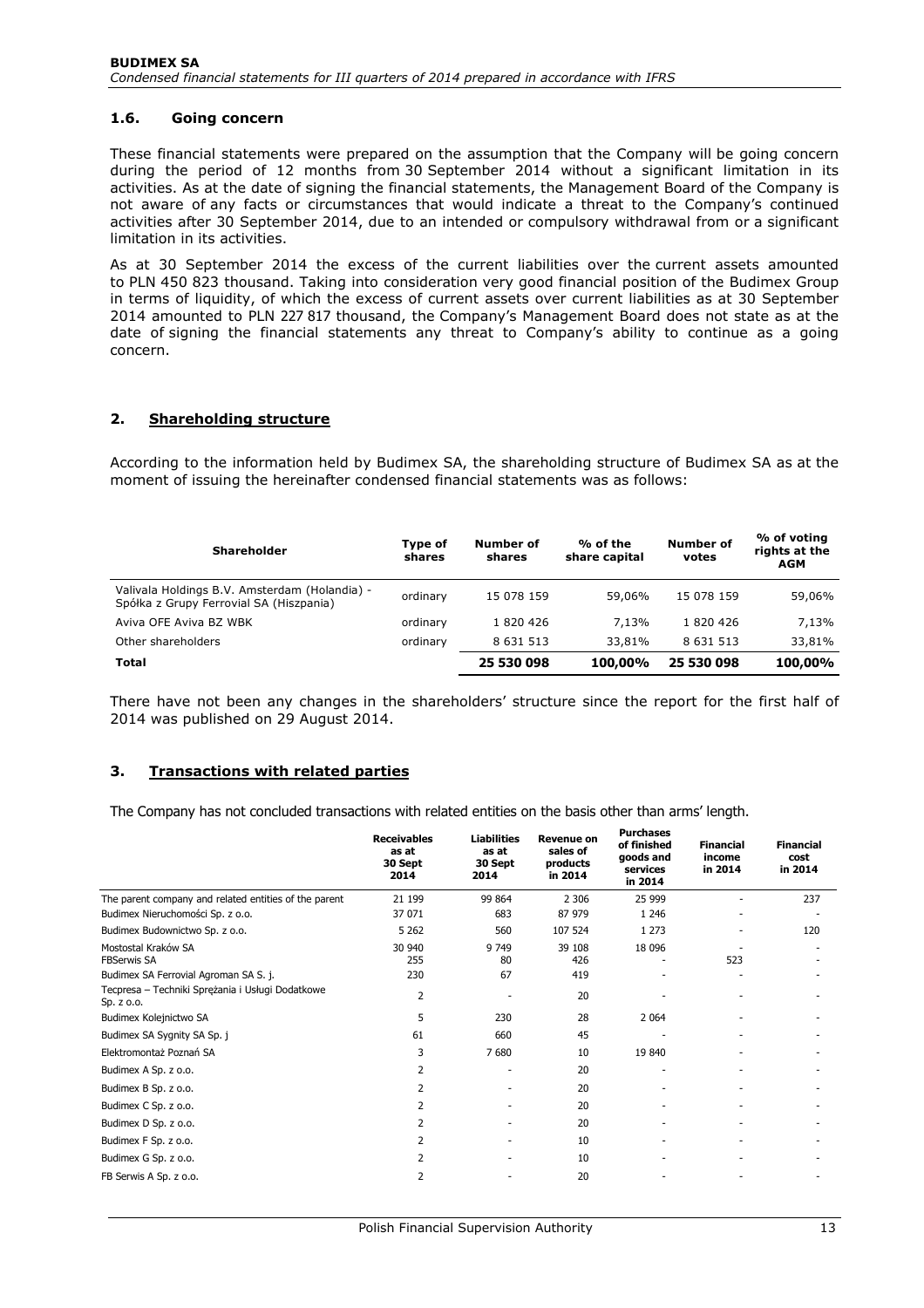#### **BUDIMEX SA**  *Condensed financial statements for III quarters of 2014 prepared in accordance with IFRS*

|                                                                                         | <b>Receivables</b><br>as at<br>30 June<br>2014 | <b>Liabilities</b><br>as at<br>30 June<br>2014 | <b>Revenue on</b><br>sales of<br>products<br>in 2014 | <b>Purchases</b><br>of finished<br>goods and<br>services<br>in 2014 | <b>Financial</b><br>income<br>in 2014 | <b>Financial</b><br>cost<br>in 2014 |
|-----------------------------------------------------------------------------------------|------------------------------------------------|------------------------------------------------|------------------------------------------------------|---------------------------------------------------------------------|---------------------------------------|-------------------------------------|
| FB Serwis B Sp. z o.o.                                                                  | $\overline{2}$                                 |                                                | 6                                                    |                                                                     |                                       |                                     |
| <b>Budimex PPP SA</b>                                                                   | 2                                              |                                                | 22                                                   |                                                                     |                                       |                                     |
| Budimex Autostrada SA                                                                   | 2                                              |                                                | 22                                                   |                                                                     |                                       |                                     |
| Budimex Most Wschodni SA                                                                | 2                                              |                                                | 22                                                   |                                                                     |                                       |                                     |
| Budimex Parking Wrocław Sp. z o.o.                                                      | 98                                             | 1                                              | 20 672                                               | 147                                                                 | 148                                   |                                     |
| Budimex Autostrada 1 SA                                                                 | 2                                              |                                                | 22                                                   |                                                                     |                                       |                                     |
| Budimex Bau GmbH                                                                        | 4                                              |                                                |                                                      |                                                                     |                                       |                                     |
| Autostrada Południe SA                                                                  | 53                                             |                                                | $\overline{\phantom{a}}$                             |                                                                     |                                       |                                     |
| PPHU Promos Sp. z o.o.                                                                  |                                                |                                                | $\overline{\phantom{a}}$                             | 123                                                                 | 16                                    |                                     |
| SPV-BN 1 Sp. z o.o.                                                                     |                                                |                                                | 2                                                    |                                                                     |                                       |                                     |
| SPV-BN 2 Sp. z o.o.                                                                     |                                                |                                                | 2                                                    |                                                                     |                                       |                                     |
| PMB Nadolnik Sp. z o.o.                                                                 |                                                |                                                | 3                                                    |                                                                     |                                       |                                     |
| Budimex SA - Cadagua SA S.C.                                                            | 33                                             |                                                |                                                      |                                                                     |                                       |                                     |
| Budimex SA - Cadagua SA II S.C.                                                         | 367                                            |                                                | 534                                                  |                                                                     |                                       |                                     |
| Przedsiębiorstwo Napraw Infrastruktury Sp. z o.o.<br>in bankruptcy open to arrangements | 58                                             | 27 917                                         | 124                                                  | 13 9 22                                                             |                                       |                                     |
| <b>Total transactions with related entities</b>                                         | 95 665                                         | 147 491                                        | 259 416                                              | 82710                                                               | 687                                   | 357                                 |
| transactions with other related parties                                                 | (10)                                           | 4 5 8 7                                        |                                                      | 16 844                                                              |                                       |                                     |
| <b>Total transactions with related parties</b>                                          | 95 655                                         | 152 078                                        | 259 416                                              | 99 554                                                              | 687                                   | 357                                 |

In the table above, included under "Parent company and related entities of the parent" there is financial data relating to transactions with the companies of Ferrovial Group including with Ferrovial Agroman SA Oddział w Polsce [Branch in Poland], Cintra Infraestructuras SA, Tecpresa SA, Cadagua SA and Cadagua SA Oddział w Polsce [Branch in Poland]. The amount of liabilities includes the liability under loan agreement from Ferrovial Infraestructuras SA in the amount of PLN 8 468 thousand. The above transactions were described in detail in the financial statements of the Company for the year 2013.

Other related parties comprise: members of the management or supervisory bodies of the Company or the Company's affiliates, their spouses or life partners, direct relatives or persons who are relations by marriage or who are connected by a guardianship, adoption or wardship relationship with a person who is a member of managing or supervisory bodies of the Company, controlled or jointly controlled companies, or other entities on which the persons listed above have direct or indirect significant influence or hold significant amount of votes.

### **4. Description of factors and events which had a material effect on a financial result of Budimex SA**

# **4.1. Business operation of the Company in the period of III quarters of 2014**

Sale of construction-assembly services in Poland is characterized by seasonality mainly connected with atmosphere conditions and the highest revenues are usually achieved in the second and third quarter, while the lowest – in the first quarter.

In the period of nine months of 2014 Budimex SA earned sales revenue in the amount of PLN 3 383 116 thousand (in third quarter amounted to PLN 1 503 123 thousand), mainly related to sales of construction services (99.21%) amounted to PLN 3 356 343 thousand.

In the comparative period of the year 2013, sales revenue amounted to PLN 2 903 010 thousand (in third quarter amounted to PLN 1 189 335 thousand), mainly related to sales of construction services (98.99%) amounted to PLN 2 873 860 thousand. The difference in the amount of sales revenue recognised in the condensed financial statements for III quarters of 2013 related to adjustment of discounted retentions for construction contracts.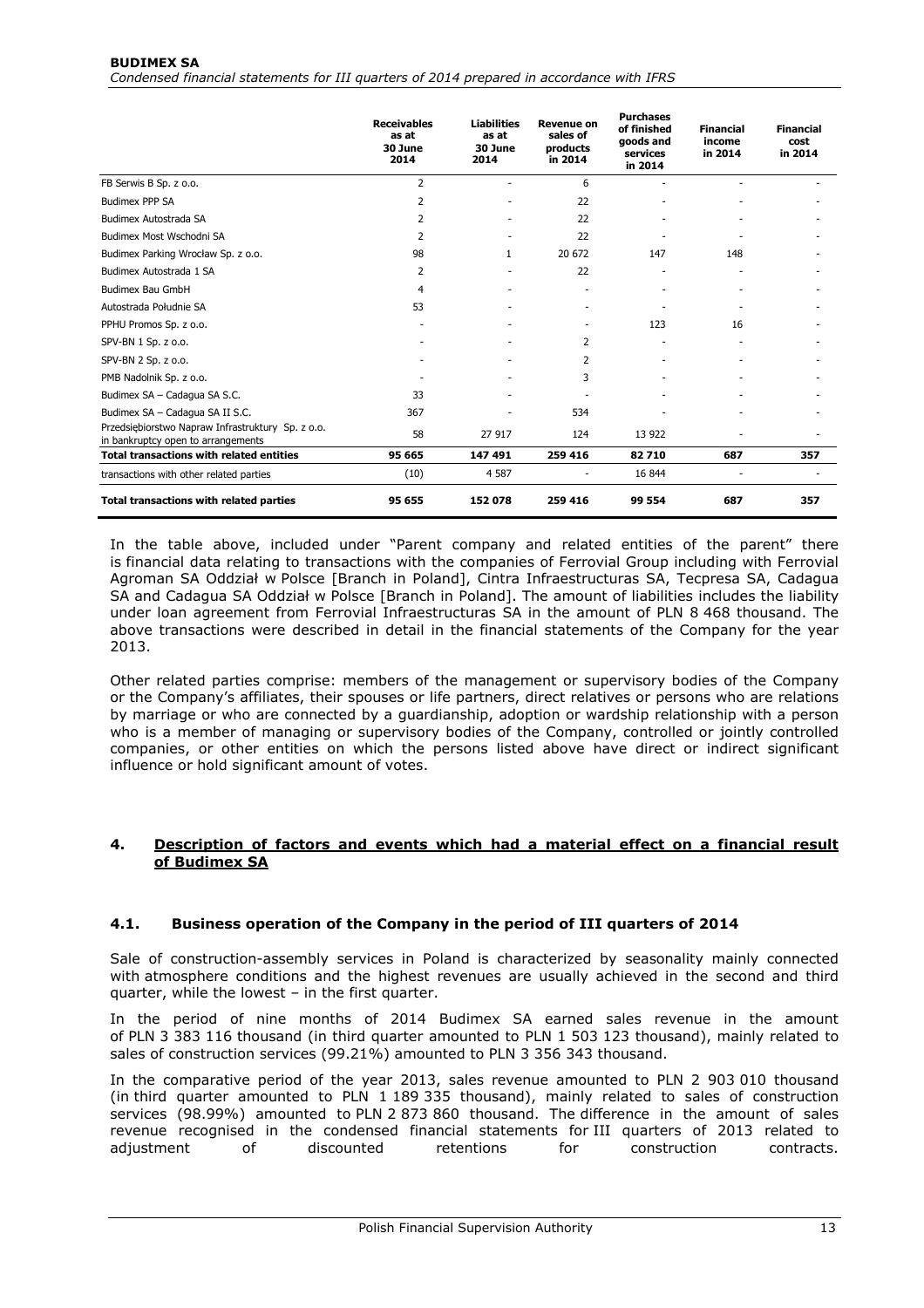Gross profit on sales for the 9-month period of 2014 amounted to PLN 249 554 thousand (in third quarter amounted to PLN 98 117 thousand) and was higher by PLN 40 586 thousand (19.42%) than in the comparative period of the previous year.

Total amount of administrative and selling expenses for the 9-month period of 2014 amounted to PLN 124 176 thousand (in third quarter amounted to PLN 40 961 thousand), while for the 9-month period of 2013 amounted to PLN 110 204 thousand (in third quarter amounted to PLN 38 345 thousand). The share of selling and administrative expenses in total sales was equal to 3.67% (in the comparative period of 2013 to 3.80%).

For the 9-month period of 2014, the result from the other operating activity was positive and amounted to PLN 12 292 thousand, including profit for third quarter amounted to PLN 12 677 thousand (in the comparative period of 2013 it was negative and amounted to PLN 7 423 thousand). The above profit in the third quarter of 2014 was related mainly to reversal of provisions for legal proceedings in the amount of PLN 11 036 thousand, revenue from penalties and fines received in the amount to PLN 9 539 thousand and penalties and fines paid in the amount of PLN 7 784 thousand.

In the period of III quarters of 2014 the operating profit amounted to PLN 137 670 thousand (in third quarter amounted to PLN 69 833 thousand) and was higher of PLN 46 329 thousand (50.72%) compared to the same period of the year 2013. The operating margin was equal to 4.07%, while in the comparative period of 2013 was equal to 3.15%.

In the period of III quarters of 2014, the result from financial activity was negative and amounted to PLN 5 598 thousand, including loss for the third quarter amounted to PLN 3 102 thousand, mainly due to excess of receivables and liabilities discounting costs in the amount of PLN 5 076 thousand and guarantee costs in the amount of PLN 3 304 thousand over interest revenue in net amount of PLN 5 419 thousand. In the comparative period of 2013, the result was positive and amounted to PLN 43 262 thousand mainly due to dividends received in that period.

Profit before tax for the period of 9-month of 2014 amounted to PLN 132 072 thousand, while in the comparative period of 2013 amounted to PLN 134 603 thousand.

In the period of nine months of 2014 the Company reported a net profit of PLN 104 294 thousand gaining net profit margin of 3.08%.

# **4.2. Changes of estimates**

# *Provisions for expected contract losses*

In accordance with accounting policies adopted, the Company creates provisions for expected contract losses if budgeted contract costs exceed the entire expected contract revenue. As at 30 September 2014, the balance of the provision for contract losses amounted to PLN 352 613 thousand, while as at 30 September 2013 amounted to PLN 211 014 thousand. In the 9-month period of 2014 the balance of provision increased by PLN 143 588 thousand, of which in the third quarter of 2014 increased by PLN 141 946 thousand.

# *Provision for legal proceedings*

The Company recognises provisions for legal proceedings when it is suited and the probability of an unfavourable court judgement is higher than the probability of a favourable one. An estimation of that result is made on the basis of analysis of a legal proceedings progress as well as lawyers' opinions. As at 30 September 2014, the balance of the provision in this respect amounted to PLN 25 690 thousand, while as at 30 September 2013 amounted to PLN 35 354 thousand. In the 9 month period of 2014 the balance of provision decreased by 10 013 thousand, of which in the third quarter of 2014 decreased by PLN 12 550 thousand.

# *Provision for penalties*

The Company recognises provisions for penalties related to the realization of construction contracts. A provision is recognised only when the Company has a present obligation as a result of past event, the settlement of that obligation is highly probable and a reliable estimate can be made of the amount of the obligation. As at 30 September 2014, the balance of the provision in this respect amounted to PLN 35 169 thousand, while as at 30 September 2013 amounted to PLN 33 670 thousand. In the 9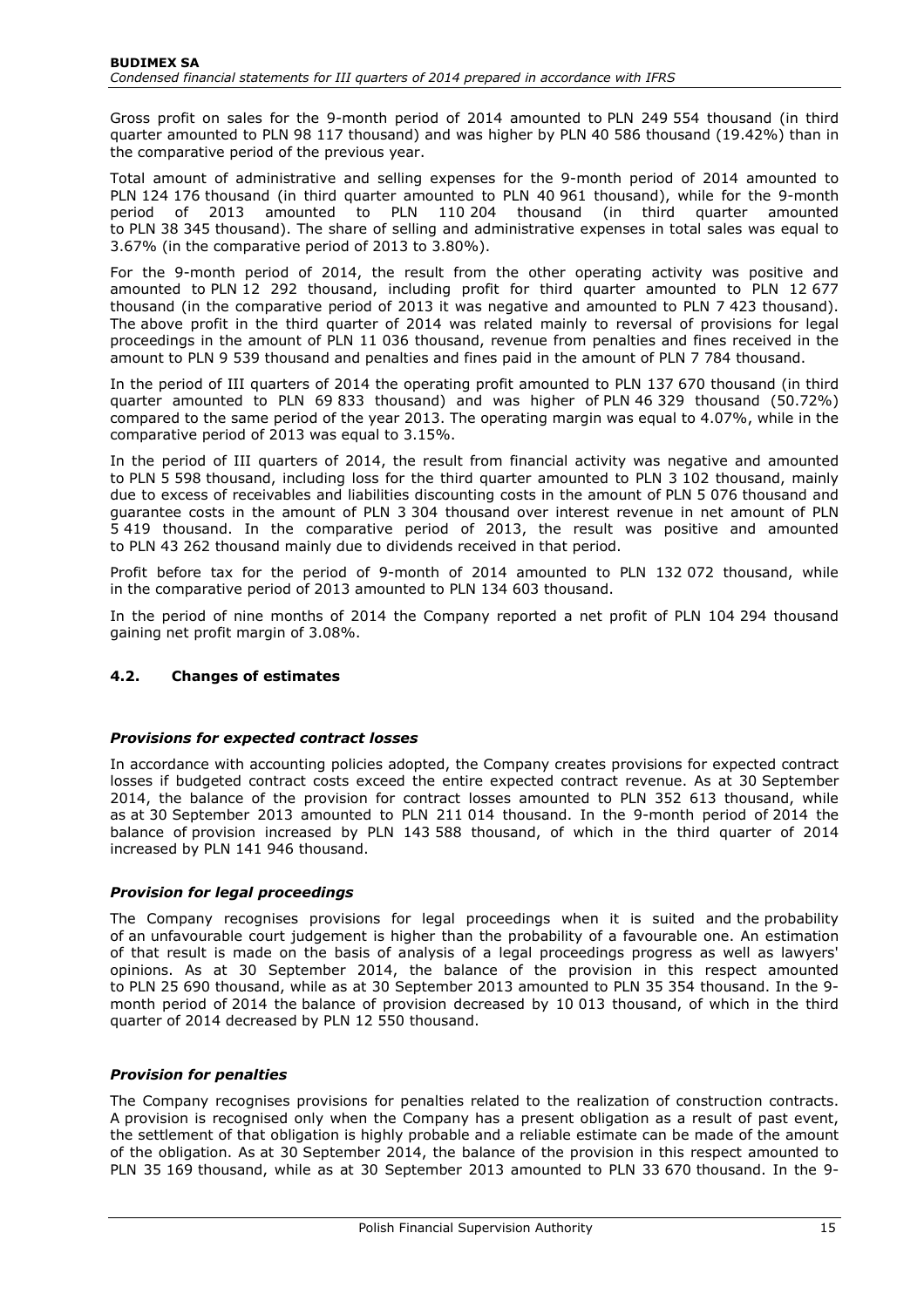month period of 2014 the balance of provision decreased by PLN 3 836 thousand, of which in the third quarter of 2014 decreased by PLN 449 thousand.

#### *Costs of future warranty repairs*

The Company is required to issue guarantees for its construction services. It is accepted that the provision between 0.15%-1.4% of revenue from the given contract is made what depends on particular construction segment. This general value is assessed on an individual basis and may be increased or reduced, as appropriate. As at 30 September 2014, the balance of the provision in this respect amounted to PLN 195 660 thousand, while as at 30 September 2013 amounted to PLN 156 129 thousand. In the 9-month period of 2014 the balance of provision increased by PLN 32 084 thousand, of which in the third quarter of 2014 increased by PLN 23 523 thousand. .

#### *Deferred tax asset and liability*

As at 30 September 2014, the balance of deferred tax asset (reduced by deferred tax liability) amounted to PLN 329 829 thousand, while as at 30 September 2013 amounted to PLN 289 781 thousand. In the 9-month period of 2014 the balance of deferred tax asset increased by PLN 9 265 thousand, of which in the third quarter of 2014 increased by PLN 20 042 thousand.

#### *Impairment write-downs against receivables*

As at 30 September 2014, the balance of recognized impairment write-downs against receivables amounted to PLN 137 825 thousand, while as at 30 September 2013 amounted to PLN 136 676 thousand. In the 9-month period of 2014 the Company recognized impairment write-downs in the amount of PLN 7 354 thousand and reversed it in the amount of PLN 4 028 thousand. The difference to the amount presented in the condensed financial statements for the period of III quarters of 2013 relates to impairment of prepayment in the amount of PLN 30 050 thousand recognised previously as "Inventory" and impairment of prepayment for fixed assets in the amount of PLN 5 500 thousand recognised previously as "Tangible fixed assets".

#### *Impairment write-downs against inventory*

As at 30 September 2014 and 30 September 2013, the balance of recognised impairment write-downs against inventory amounted to PLN 385 thousand. In the 9-month period of 2014 the balance of recognised impairment write-downs remained unchanged.

#### **4.3. Material changes of the legal proceedings pending in 1st half of 2014**

As at 30 September 2014, the total value of the proceedings relating to the Company's liabilities and claims accordingly amounted to PLN 283 631 thousand and PLN 216 177 thousand, and as at 30 June 2014 accordingly PLN 279 726 thousand and PLN 236 929 thousand.

On 10 March 2009, the District Court in Cracow issued a verdict regarding the claim filed by Budimex Dromex SA against the Municipal Commune of Kraków, awarding the payment of PLN 20 708 thousand together with statutory interest. The claim filed by Budimex Dromex related to the refund of the amount drawn by the Municipal Commune of Kraków in 2007 from the bank guarantee provided by Budimex Dromex SA as the performance bond for the contract for engineering, design and execution of a sports and show hall in Kraków – Czyżyny concluded in 2005 between the Consortium of Budimex Dromex SA, Ferrovial Agroman SA and Decathlon SA, and the Municipal Commune of Kraków. On 28 July 2014 Budimex SA and the Municipality of Kraków concluded a court settlement under which the Municipality of Kraków agreed to pay to Budimex the amount of PLN 3 451 thousand within 60 days from the date of the settlement. The amount includes the principal and the interest to the date of the settlement. The parties mutually abolished the process costs. Any costs of the experts, uncovered at the settlement date, will be paid by the parties in half. The parties waived any mutual further claims.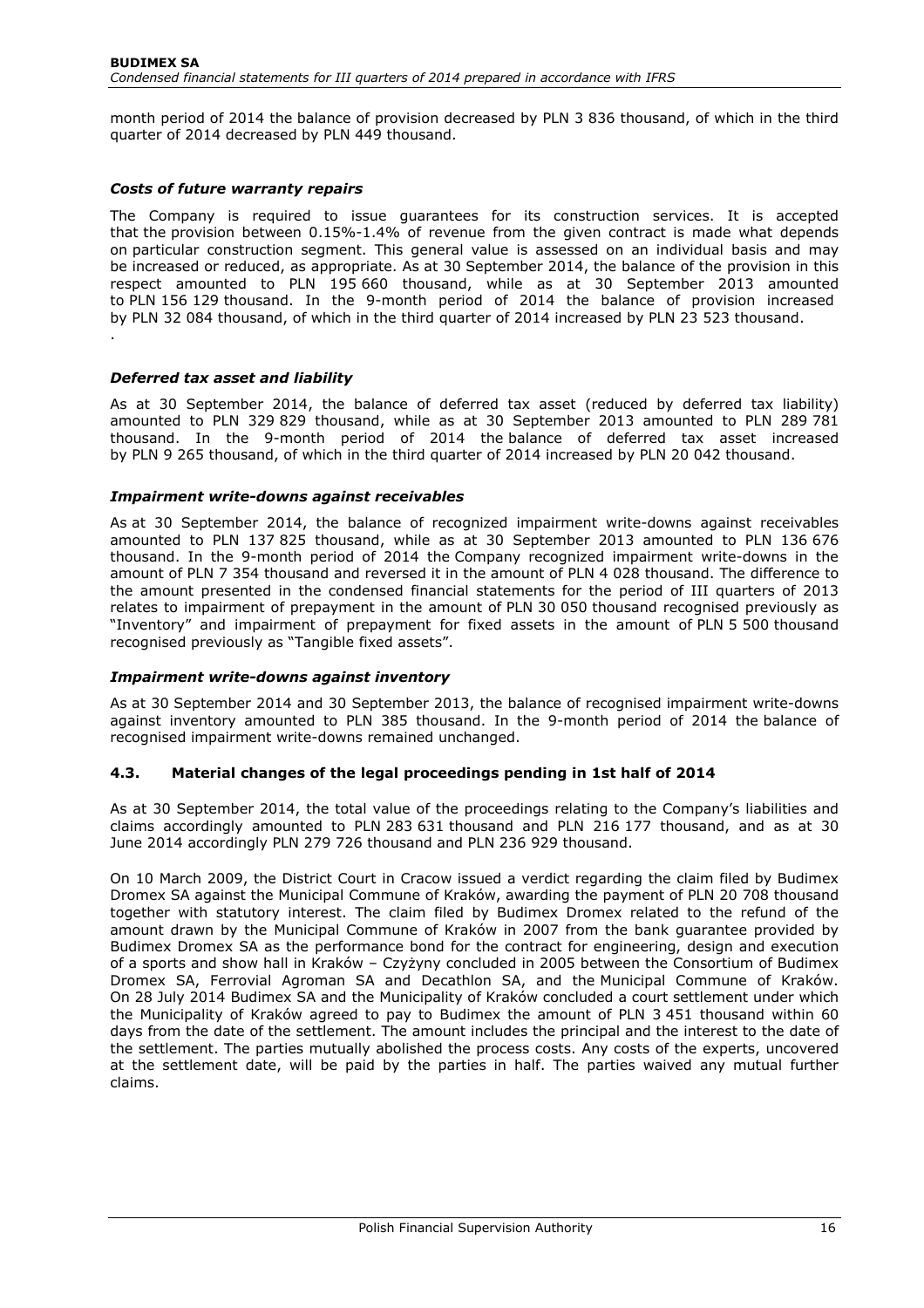# **4.4. Contingent liabilities and contingent receivables**

|                                                | 30 September<br>2014 | 31 December<br>2013 |
|------------------------------------------------|----------------------|---------------------|
|                                                | (in PLN thousands)   | (in PLN thousands)  |
| <b>Contingent receivables</b>                  |                      |                     |
| From related parties, of which:                |                      |                     |
| - guarantees and suretyships received          | 880                  | 880                 |
| - bills of exchange received as security       | 2 9 6 4              | 1 0 9 2             |
| $-$ other                                      | 10 638               | 10 793              |
| From related parties, total                    | 14 4 8 2             | 12765               |
| <b>From other entities</b>                     |                      |                     |
| - guarantees and suretyships received          | 330 512              | 338 524             |
| - bills of exchange received as security       | 2018                 | 1978                |
| From other entities, total                     | 332 530              | 340 502             |
| - other contingent receivables                 |                      |                     |
| <b>Total contingent receivables</b>            | 347 012              | 353 267             |
| To related parties, of which:                  |                      |                     |
| - guarantees and suretyships issued            | 153 876              | 138 657             |
| To related parties, total                      | 153876               | 138 657             |
| To other entities, of which:                   |                      |                     |
| - quarantees and suretyships issued            | 1 523 162            | 1 348 669           |
| - bills of exchange issued as performance bond | 2 9 8 5              | 5 9 0 5             |
| To other entities, total                       | 1526147              | 1 3 5 4 5 7 4       |
| Other contingent liabilities                   | 135 010              | 143 180             |
| <b>Total contingent liabilities</b>            | 1680023              | 1 493 231           |
| <b>Total off-balance sheet items</b>           | (1468021)            | (1283144)           |

Contingent receivables represent guarantees issued by banks and other financial institutions to the Company as security for the potential claims the Company may file against its business partners in respect of the construction contracts in progress.

Contingent liabilities represent guarantees and suretyships issued by banks to business partners of the Company as security for the potential claims they may be filed against the Company in respect of the construction contracts in progress. Banks are entitled to recourse the underlying claims to the Company.

The bills of exchange issued represent a security for the settlement of liabilities towards the strategic suppliers of the Company, while the bills of exchange received and recognized under contingent assets (receivables) represent security for the repayment by the customers of the amounts due to the Company.

Other contingent liabilities include among others voluntary acceptance of enforcement constituting a security of payment up to the amount of PLN 135 010 thousand due and payable in the case of improper performance of obligations by Budimex SA under the acquisition agreement concerning shares of Przedsiębiorstwo Napraw Infrastruktury Sp. z o. o.